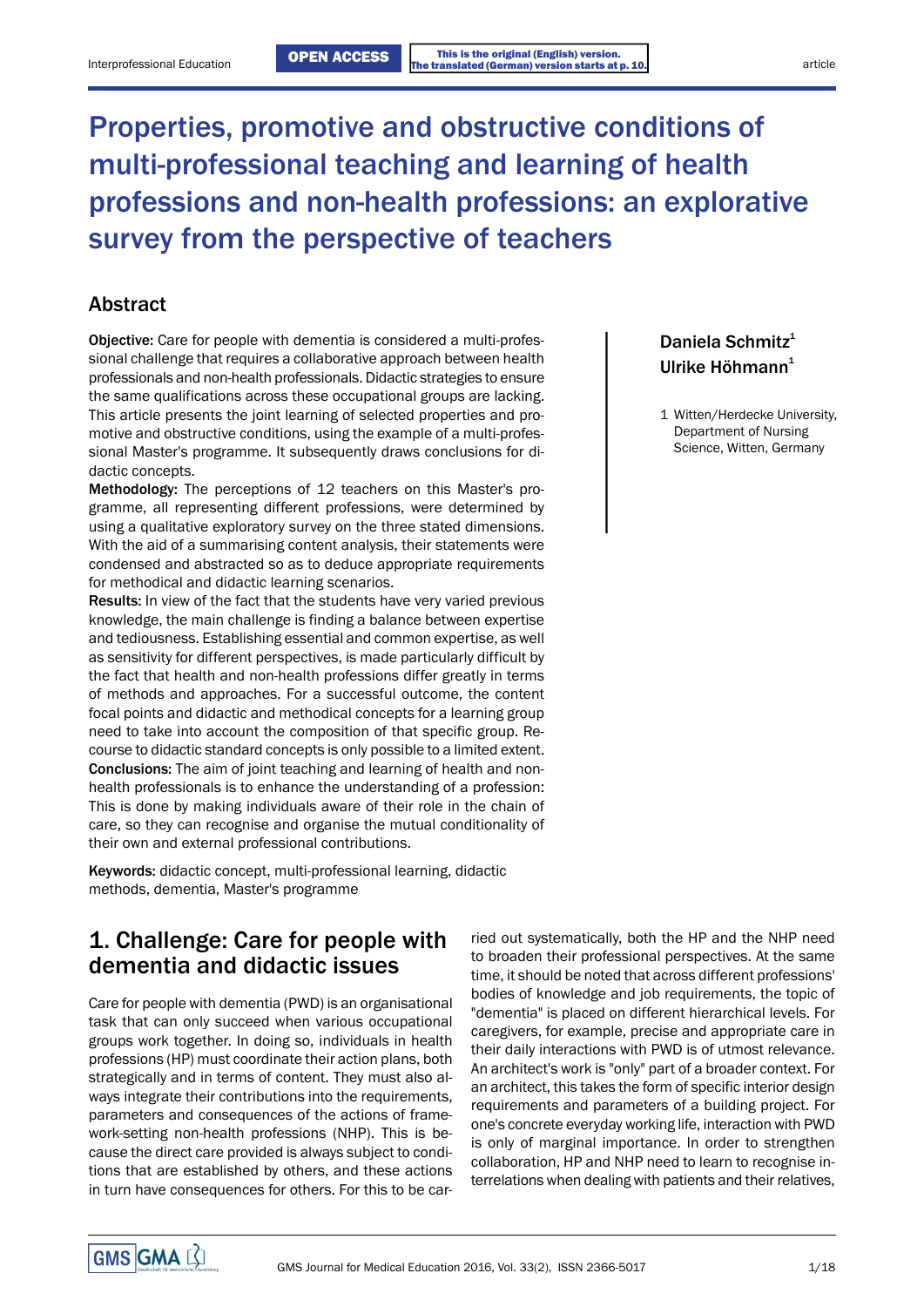as well as with organisations and societal parameters of care.

### The concept of the Master's programme

The multi-professional in-service Master's programme "Caring for People with Dementia" at the Witten/Herdecke University prepares students for these demands. The course's aim is to train "change agents", who develop a broader understanding of their professional practice and can then purposefully coordinate their work with other professions. In German, change agents are referred to as "Veränderungsagenten" in the Sociology of Professions [1].

Students represent both HP and NHP. They exercise professional activities that are flexible in terms of organisational possibilities. Students are primarily: Nursing scientists, therapists, educators, social workers, as well as medical professionals, economists, technicians, psychologists, historians, journalists, theologians, architects and building designers.

The skills acquired during the programme enable graduates to deal with frequent and unpredictabe changes in fields that organise and provide care. The students acquire professional expertise that help them identify the key care-related issues in their fields, and help them coordinate their efforts with other actors and their interests. On this basis they work on multi-professional problemsolving, while taking into account the interrelations when dealing with patients and their relatives, as well as with organisations and societal parameters of care. They are able to implement their solution approaches and evaluate them. All occupational groups learn how to make their professional contributions compatible with other professions [2]. The curriculum describes a bottom-up learning pathway from the micro to the macro level. First a common basic understanding of the phenomenon of dementia as well as nursing and therapeutic basic concepts are developed. Next institutional aspects and communal concepts of care are looked at, which finally lead into the demands that are linked to politics and society as whole. Professionals choose this programme for its flexible selfstudy phases [3] and the multi-professional learning aspect. They associate individualised skills development with the course. The following example illustrates how joint solutions can be found: An architect, an occupational therapist and a business economist must develop a concept for the lay-out of a common activities room in a new in-patient care facility. The first discussions are about issues related to the colours of the walls and ceiling, the floor covering, the lighting and windows, the furniture and whether the carers need a direct view into the room. Should there be a built-in kitchen or not? Are there any hygiene concerns? After a short space of time the group realises that each member has a different type of resident in mind. Everyone has a different view on how the people can best spend their day there. The following becomes clear: To decide on the design of the room, not only must the overall concept of the care facility be looked into, but the differentiated parameters of the work procedures and specific requirements must also be taken into consideration.

The joint learning offered to HP and NHP is what makes this programme unique in Germany. This is because care for PWD requires an understanding of the organisational and societal parameters for HP, as well as of how these come about and are configured. Moreover, frameworksetting NHP must know what it is like to live with dementia and what care concepts look like in order to understand the consequences of one's own decisions and to create precise and appropriate structures.

## 1.1. Definition of the subject matter: Didactics for multi-professional teaching and learning contexts

Multi-professional course units are becoming increasingly compulsory for medical, therapeutic and care-related study programmes. Didactic concepts have so far only focused on joint learning of health professions and the integration of their respective contributions in professional interactions [4], [5], [6], [7], [8], [9], [10], [11], [12]. This is not sufficient for caring for PWD. Contributions from NHP, whose requirements have consequences for the work of HP, need to be interconnected with the latter. This particularity also means that special didactic concepts are necessary to ensure that all students are equally supported and included. As yet there has been a lack of didactic concepts [13], as well as a lack of a clear understanding of the term "multi-professionalism" [14]. Constructivist didactics are used as a framework model in the programme. Teaching and learning should be understood as individual social constructions. Social constructions from various perspectives are therefore possible. Within these a shared reality which serves as a joint understanding of the subject matter needs to be agreed upon [15]. The challenges of didactic design lie in the bridging between HP and NHP perspectives [16] and in the inevitable encounters between these relatively highly specialised occupational groups. Both have different approaches, coordination requirements and specialised replacement needs with regard to the care for PWD [17]. The complexity results from the interdisciplinary aspect of the learning content and the heterogeneous professions of the teachers and students. The teachers need highly specialised and reflexive skills. They must possess a transdisciplinary approach so as to be able to think beyond their own subjects and the limits of their own professions [18]. They need to reflect on methods and modes of thought from other subject areas, integrate different perspectives, assay syntheses with teachers of other professions, and process these in order to impart learning content. The subjects should be imparted after they are transformed beyond the traditional limits of their discipline [19], [20].

If students can be didactically engaged using their current situation as a starting point, the benefit of joint learning lies in the fact that both groups can mutually integrate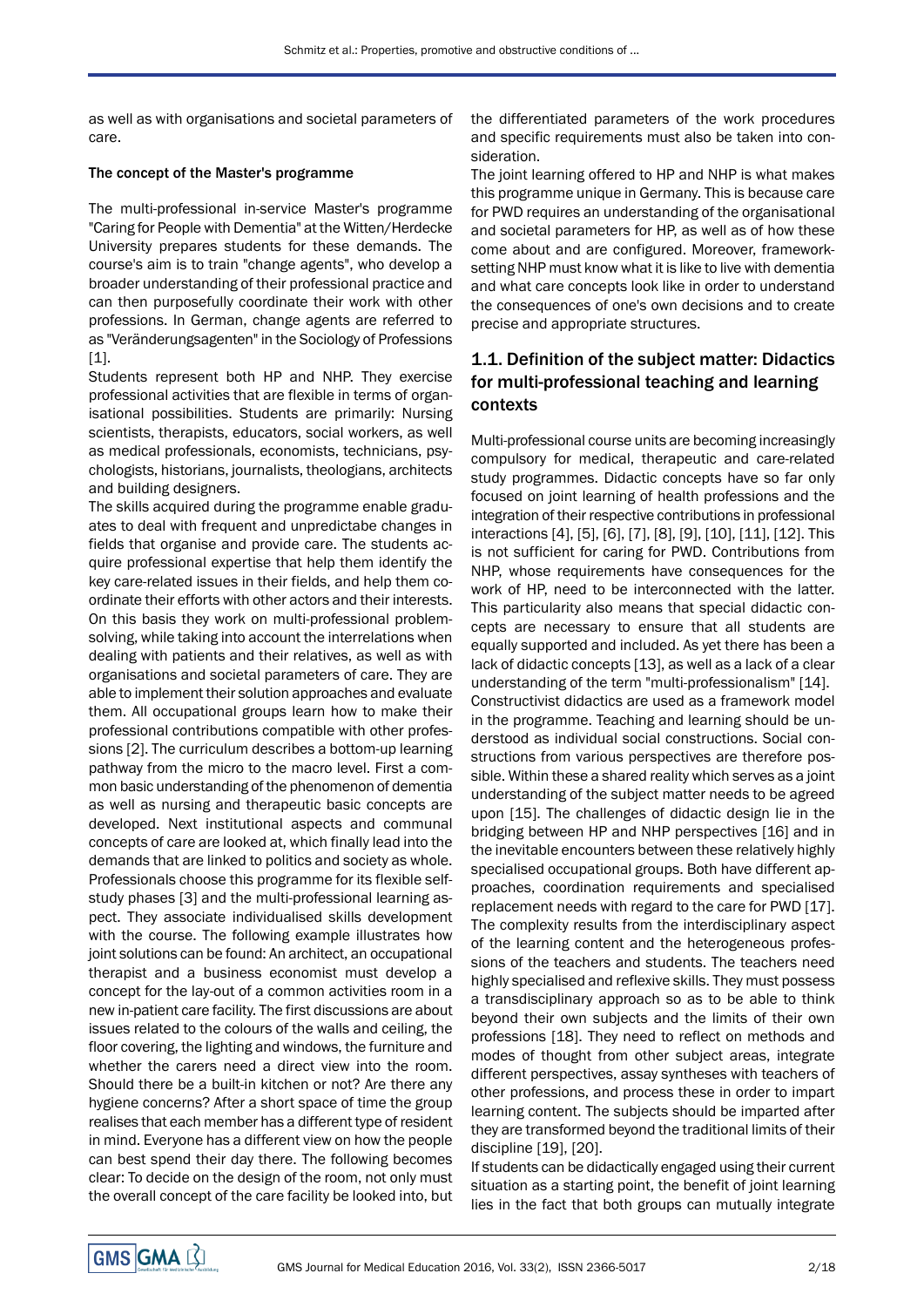their professional contributions on various levels. Medical professionals do not generally acquire basic knowledge of architecture or urban planning during their studies, and conversely an architect does not receive training in therapeutic fundamentals. Joint knowledge makes it easier for those concerned to decide on appropriate care and parameters.

The aim of this article is to highlight the properties, as well as the promotive and obstructive conditions of joint learning of health professions and non-health professions, and to subsequently deduce design factors for joint learning arrangements.

### 1.2. Literature survey

By means of a systematic literature search, promotive and obstructive parameters of multi-professional learning could be determined. Since multi-professionalism goes beyond health professions in existing literature, research was undertaken using specialist databanks like FIS Bildung, Wiso Sozial- und Wirtschaftswissenschaften, PSYNDEX, EBSCO, google scholar and PubMed. Finally, other relevant articles were identified using a snowball system. Experience reports, written statements and practice-based project descriptions were excluded. Out of over 500 articles, 96 points of reference for didactically relevant advantageous and obstructive factors were found. Content reviews revealed that 30 of these included concrete analyses. In general, multi-professionalism in medical or nursing contexts takes two or three professions into account. In social work, sometimes healthcare professionals, therapists and caregivers also belong to the multiprofessional team with social workers and administrative workers. The framework that is the most comprehensive in our understanding of the concept is that of school development and child day care. Here frameworksetting occupational groups in the fields of housekeeping, building services, politics, public services and administration, as well as parents and others concerned are considered part of a multi-professional team [21], [22].

Obstructive factors originate in professional practices, and are normally the result of poor knowledge, and of presuppositions about other professions that are culturally predetermined or reproduced on a daily basis [23], [24]. In teaching and learning contexts these can have an effect on personal, interpersonal or organisational levels. A failure to appreciate one's own professional role in practice, as well as a lack of occupational safety, can have a negative impact on a personal level [25]. A lack of team spirit, different bodies of knowledge, language (in engineering, for example, the phrase "state of technology" is used instead of "state of research") and modes of thought have an obstructive effect on an interpersonal level [26], [27]. Varying working styles and attitudes to work, unrealistic expectations of groupwork, and a lack of agreement in relation to teamwork can all be obstacles to joint learning [23]. Sometimes power and interpretative hierarchies arise between individual professions and their respective focal points [8], [10]. On an organisational level other tasks, understandings of situations and targeted activities [28], [29] complicate collaboration.

Promotive factors for multi-professional teaching and learning can have an impact on personal and organisational levels, and can also affect joint learning processes. On a personal level, the heterogeneity of individuals' practical knowledge, training and professional socialisation must be made known and also compatible. To this end, there needs to be a common language and open interaction. For the latter, time and space need to be made available. As for joint learning processes, the important issue is the imparting of knowledge regarding tasks, authority and responsibilities of the professions involved. Upon becoming better acquainted with one another, those involved are able to correct erroneous presuppositions. Promotive factors in inter-professional training lie in the joint and positive learning experiences. They also enable participants to share experiences, they eliminate differences in status, offer opportunities for reflexion, prepare participants for collaborative teamwork, and help cultivate all of the above [23], [16], [4], [6]. Once the factors are established, the question arises of which promotive and obstructive factors also apply to teaching and learning contexts of HP and NHP, and which are the additional specific factors. This is where the exploratory investigation begins. The results of the research are used for comparison and to classify the statements of respondents. The leading research hypothesis for the survey was that, on the one hand, a large number of the promotive and obstructive factors are also relevant to this context and that, on the other hand, due to the broader group of actors, some factors need to be qualified

## 2. Method – qualitative exploratory survey

### Research gap and procedure

and new ones also apply.

The qualitative exploratory survey should contribute to reducing the research gap regarding joint learning of HP and NHP, which are expected to have an effect on the chain of care. Previous research approaches have only looked at the joint learning of two or three HP. For that reason, an exploratory, qualitative and written survey for teachers was developed for the joint learning of these occupational groups. It was carried out from 05.02- 22.02.2015. The explorative approach takes the lacking, specific didactical concepts for this particular educational setting into account.

### Sample

Survey recipients were teachers who had been working for the programme on a long-term basis (n=23), and who had taught for the programme for at least three semesters since it began in 2012. The teachers were contacted by e-mail.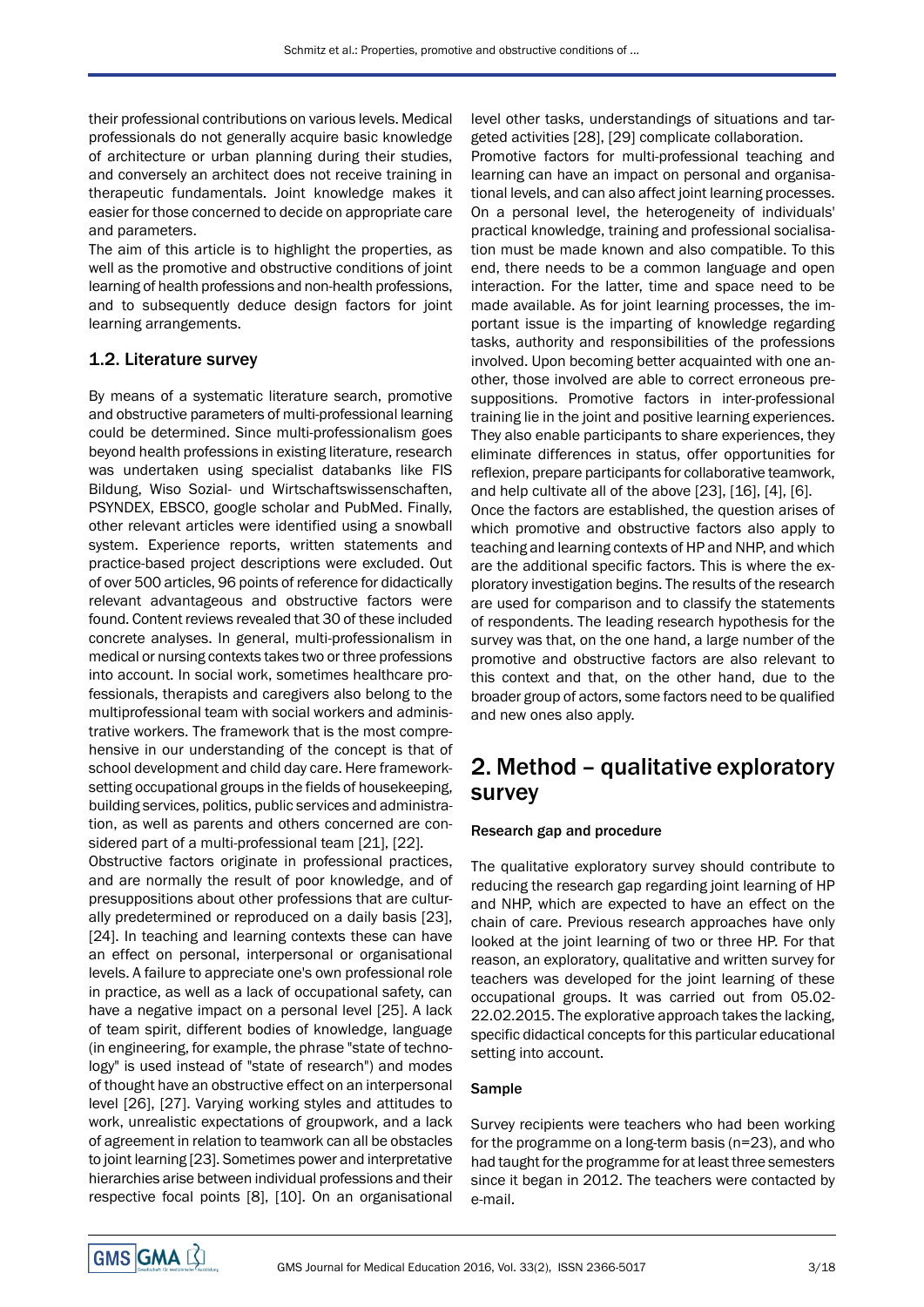### Material

Using the existing literature as a base, the teachers were presented with 6 written questions that related to key didactic issues of multi-professional teaching and practice. The questions were each subdivided into 3 questions to allow for descriptions of the phenomenon of multiprofessionalism, as well as assessments of promotive and obstructive factors in teaching and learning. For example: "In your interactions with students, in which contexts do you notice their different multi-professional backgrounds? Please give examples." and "In your experience while teaching, in which situations did multi-professionalism promote joint learning processes?"; factors that obstructed processes were also asked about. Asking about concrete situations makes it easier for respondents to recall concrete experiences. The teachers formulated their answers giving examples in sentence form using the Word template, and then sent them back via e-mail.

### Analysis

The survey data was assessed by means of a Mayring content analysis using a deductive summarising technique [30], in which statements were paraphrased and condensed into categories. To synthesise the processed data, dimensionally summarised requirements for a didactic concept were then deduced. These requirements are considered significant for supporting all professions in the same way, integrating them into the learning process and maintaining everybody's interests in the overall process. The presentation of the results is based on indicators of properties, and of promotive and obstructive conditions.

# 3. Selected results

After a participation reminder, the response rate of the survey was 52%, which meant 12 teachers.

The teachers asked in advance to provide information about their professions. Some assigned themselves more than one profession because they had additional qualifications. The number of profession assignments in Table 1 is therefore higher than the number of respondents. 5 of the 12 teachers assigned a total of 13 different professions to themselves, and thus possess an "inherent" multiprofessionalism.

Next, specific factors of multi-professionalism from the perspectives of the teachers are presented. These go beyond the general influencing variables stated in the literature.

## 3.1. "Differentiated previous knowledge and professional tasks: the tediousness of highly specific specialist knowledge" – Properties of multi-professional teaching and learning (11 mentions from 7 teachers)

The perception and description of the phenomenon of multi-professionalism for most of the teachers is characterised by the essential need that all teachers feel to find a balance between tediousness and individually specific expertise. Content also needs to be relevant for all occupational fields. The teachers emphasise that different levels of knowledge lead to different expert roles, which the teachers then need to incorporate into their teaching. These varying *levels of knowledge and heterogeneous fields of relevance* become apparent, for example, in different content-relevant categories of dealings with the phenomenon of dementia. The results show that students use profession-specific categories when they discuss and present course content, and also use profession-specific assessment criteria: "if a student has a background in nursing science, she will initially use technical terms when describing an example, and reasons using concepts from her specialised background" (Teacher 6).

Therefore the students, depending on the learning content, are *sometimes experts and sometimes novices* in individual fields of knowledge. Each profession plays both roles in the programme. It depends on which field of knowledge is being focused on, and on how deep and broad the professional previous knowledge is. This is described by Teacher 3 using the following example: "there are big differences in knowledge about and openness towards economic thinking and technical solutions to support care work." A positive attitude on the part of the students towards individual course units is necessary here. This can be seen in their openness towards knowledge and notions that are foreign to their fields. They also must accept content that may only be marginally directly relevant to their occupational groups. At the same time, students have to accept that when it comes to content that is specific to their fields, they will "only" update their levels of knowledge.

The multi-professionalism of students is seen in the results, and especially in the differences: They have *different conceptions and skills with regard to scientific work and the understanding of their professions.* Their working styles vary in terms of autonomy, research skills, processing of content as well as presentation techniques. For all profession-related differences, the reference value of the number of students in each cohort (around 15) is not sufficient to be able to indisputably attribute these differences to the disciplines that the students were initially trained in.

The survey showed that from a didactic perspective and from the teachers' point of view , individual professions can be capitalised by establishing specific profession-related anchors that serve as connecting factors. For example, the PICOS schema was mentioned by teachers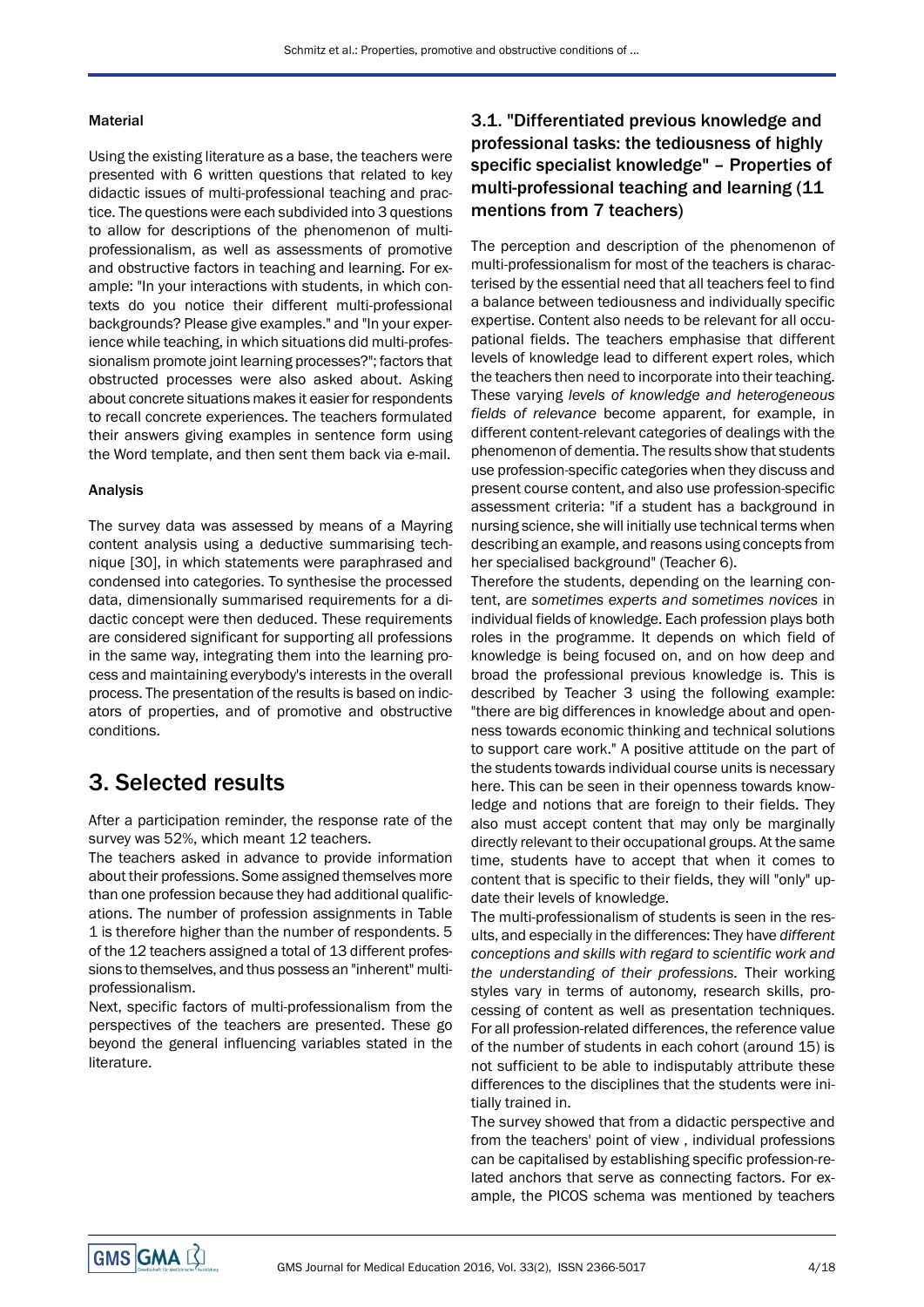| Multiple assignments of professions | Frequency                                                         |
|-------------------------------------|-------------------------------------------------------------------|
| Nursing science/Therapy             | 5                                                                 |
| Sociology                           | 5                                                                 |
| Education                           | 3                                                                 |
| Economics                           | 3                                                                 |
| Psychology                          | $\overline{2}$                                                    |
| Architecture and Building Design    | 1                                                                 |
| Theology                            | 1                                                                 |
| Social Work                         | 1                                                                 |
| Engineering                         | 1                                                                 |
| Medicine                            | 0 von 3 (no repsonse)                                             |
| Law                                 | 0 von 1 (no response)                                             |
| Politics/Administration             | 0 von 1 (no response)                                             |
| N teachers                          | 12 (7 mentioning one profession).<br>5 with multiple assignments) |
| N mentions                          | 22                                                                |

Table 1: Professions of the 12 teachers (N=20, multiple assignments)

as being a profession-related anchor for medicine and nursing, and sometimes for therapists, in research-related topics. Outside of medicine and nursing, that is, in nonhealth professions there is no need for this. This is due to profession-specific research logic and the complexity of research questions. Another example from the results is the subject of relationship structures. In this regard relationship dynamics and early childhood relationship experiences serve as an anchor for psychologists, educators and social workers. An anchor for architects and engineers is social design. Depending on the learning content, teachers and students can address professionspecific aspects as novices or experts, discuss them together in a problem-solving way with the occupational groups, and externalise profession-specific matters of fact.

### 3.2. "Develop common understanding" promotive conditions of multi-professional teaching and learning (9 mentions from 8 teachers)

According to the teachers, for the fostering of multi-professional learning processes it is important to create opportunities for the different students to make specific contributions based on their *profession-related individual experiences, actions and expertise.* For example, "in discussions during the seminar, nursing concepts that are very familiar to most students are mentioned. Students from other disciplines ask about the concepts and wish to have them explained. In this context, the explanation helps everyone develop a common understanding of the concept. Often it becomes obvious that seemingly shared fundamental knowledge was not as clear as it was thought to be." (T6) *Further developing one's own professional expertise and aligning this at the same time with other perspectives is a main priority here.* Dealing with complex problems and joint project work were also rated as particularly suitable in the results. Joint learning is further promoted through a targeted and animated changing of roles, which involves students with expert knowledge also becoming teachers for certain content. Here the issue is about knowing concepts from other professions and making one's own view of problems

compatible. It is also important to define requirements, consequences and action parameters. Another example from the results is that teachers seek all perspectives in regard to the learning content, and should encourage students to compare and expand their perspectives. The aim here should be to develop a *common understanding of the learning content.*

### 3.3. "How much do I need to know about it, although I'm not an architect?" –Barriers to multi-professional teaching and learning (12 mentions from 11 teachers)

Teachers also state factors that can make multi-professional learning processes difficult. These concern the well-known problems that arise when individuals do not manage to establish mutual respect for and trust in others' abilities, and differences in the power of interpretation, trust, hierarchies and specialist fields of the respective professions cannot be bridged. At the same time, three teachers indicated that this turned out to be less difficult in classroom interactions than in everyday working situations. In everyday working situations, it is more common for people to step back than to look for compatibility. From this we can deduce that things often depend on the *everyday working lives of the students.* Study exercises that are didactically laid out in the curriculum *can only have a limited influence* on whether the economic relevance of the acquirement of knowledge becomes an interest benchmark, instead of the description of concrete care tasks.

The composition of learning groups is particularly seen as a determining factor among the teachers in the survey: Four teachers point to the significance of approximate *quantitative equilibria of the professions* in the learning groups. "When the majority of the students come from one discipline and only a few others belong to other disciplines, it often becomes tedious to repeatedly explain concepts to individual students that the majority are already familiar with. When many disciplines are represented, there is a much greater willingness to become involved in new and different concepts, and to explain these. Then there is usually a consensus that people can learn from each other. In the first case, there is a greater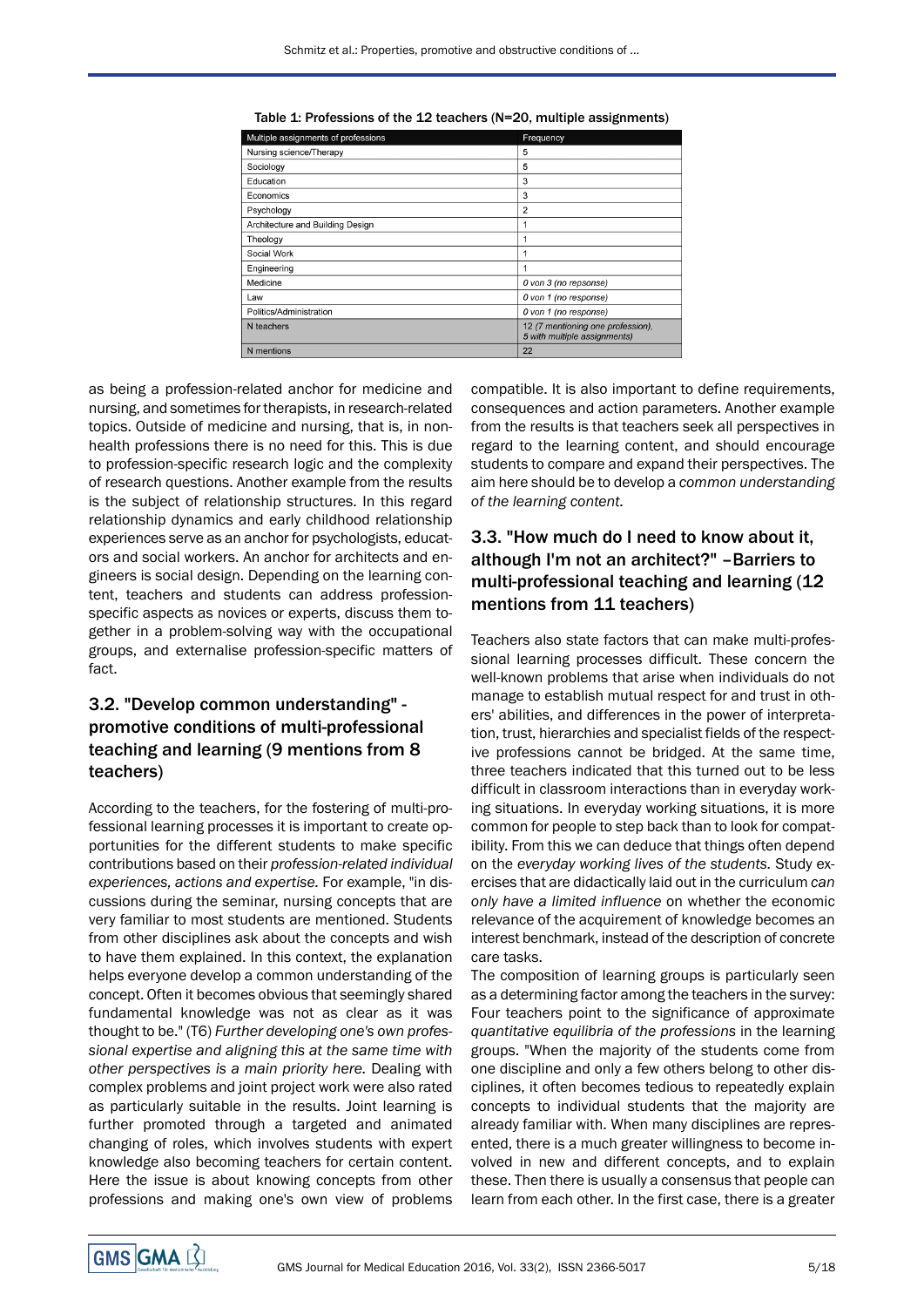impression that individuals have to 'go along with it.'" (Example from Teacher 6). It can be different when it comes to non-fundamental knowledge. Profession-specific content can be delegated to the respective professionexperts, in the sense that everyone holds some responsibility, but this is where one's own responsibility stops. In discussions or groupwork phases, reservations or knowall attitudes can block learning processes or even lead to a situation in which there is no agreement and no jointly coordinated result. Finally, learning processes can be slowed down if demarcations are constantly redefined and if roles need to be discussed frequently.

The survey shows that teachers in situations that cannot be structurally modified have to look for acceptable rules and compensation mechanisms for the group. Dynamic teaching and learning methods can be helpful, that is, methods that strengthen the roles of individuals in the groupwork phases. In addition to the consideration of individuality, what also plays a role is how well teachers manage to take the cultural characters of their students' professions into account. In order to mitigate distinct obstructive factors, teachers must be able to show a high degree of personal initiative, and the learning content must arouse curiosity among all professions. There are no didactic standard concepts for these particular learning situations.

## 4. Discussion

In this section we focus on the promotive factors of multiprofessional learning of HP and NHP (a&b) and discuss the associated didactic implications for studies and methods for multi-professional learning sequences (c&d).

#### a) Structure and adjustment of shared knowledge bases

The structure of a shared knowledge base is formed by *profession-specific linguistic categories.* Teachers need to work out that, for example, economists and architects call on other treatment relevant categories to the description of the phenomenon of dementia, such as caregivers and doctors. Implicit professional matters of fact, however, according to H. Garfinkel's ethnomethodology, only become known when others go against them when the point is being discussed. On that point, suitable controlled "contraventions" to profession-specific matters can be purposefully brought about and made productively useful for the group.

In addition these differences need to be mutually comprehensible and common understandings of purpose need to be established. Thus for an architect, for example, the subject of orientation in space is of key importance. For nursing staff, it is rather daily dealings with defiant behaviour. The composition of a learning group is a determining factor. Despite curriculum specifications, it is difficult to determine in advance which occupational fields, experiences, knowledge bases and orientations the students

will bring with them, and which of these merit particular attention as parameters.

A common reality construction [15] to serve as a "common boundary of understanding" [31] must be agreed upon. To this end, fundamental texts which help prepare students for classes are advisable for all participants, because a medical professional generally learns nothing about building design in his/her studies. Working with fundamental texts can happen because the lack of basic knowledge of many professions is made up for by their practical knowledge. It is fundamentally different to learning in undergraduate programmes, and here it can be productively used as a central method for shared learning. The breadth and depth of joint topic discussion can be different depending on the composition of the learning group. In the first step it is necessary to establish a common body of knowledge that includes the varying perspectives and actively makes participants aware of unchallenged guiding concepts. In the care for PWD, these requirements are associated with HP and NHP who are concerned with how PWD live in the community, and how shops and neighbourhoods can be incorporated, with the aim of, for example, avoiding self-endangerment.

### b) Reflective practical knowledge and changing roles

The survey of teachers made clear that with regard to the promotive factors, *role-changing* between students and teachers was significant. So was the *contribution of practical knowledge that came about from reflexion.* In terms of method, this can be initiated by questions that clear up confusions regarding the learning content and the understanding of terms. The professionals are constantly invited to describe their specialised expertise as if they were perceiving it from the outside, and to describe the effects that their own actions have on others. To make comparisons, the concerned professions are asked [21], [22] which concrete effects they experience and to what extent both perceptions coincide. Moreover, the individual social constructions [36] are identified through dialogue. They are identified as reciprocal requirements, parameters and consequences of respective actions.

#### c) Special relevance of project-based learning

Within the framework of multi-professional project-based learning, profession-related categories and commonalities in research processes become evident [23], [32]. Projectbased learning is structured using a research cycle [33]: First a question that makes sense to all participants must be developed. Next, a common understanding of the problem and subject matter using a shared analytical orientation framework is developed. After comparing the varying research understandings, a research design, to make sure there is a common approach, is determined. In project work, the students can discuss problem-solving from various angles, and develop and test compatible implementation strategies. They thus acquire skills to reflexively explain profession-related working styles and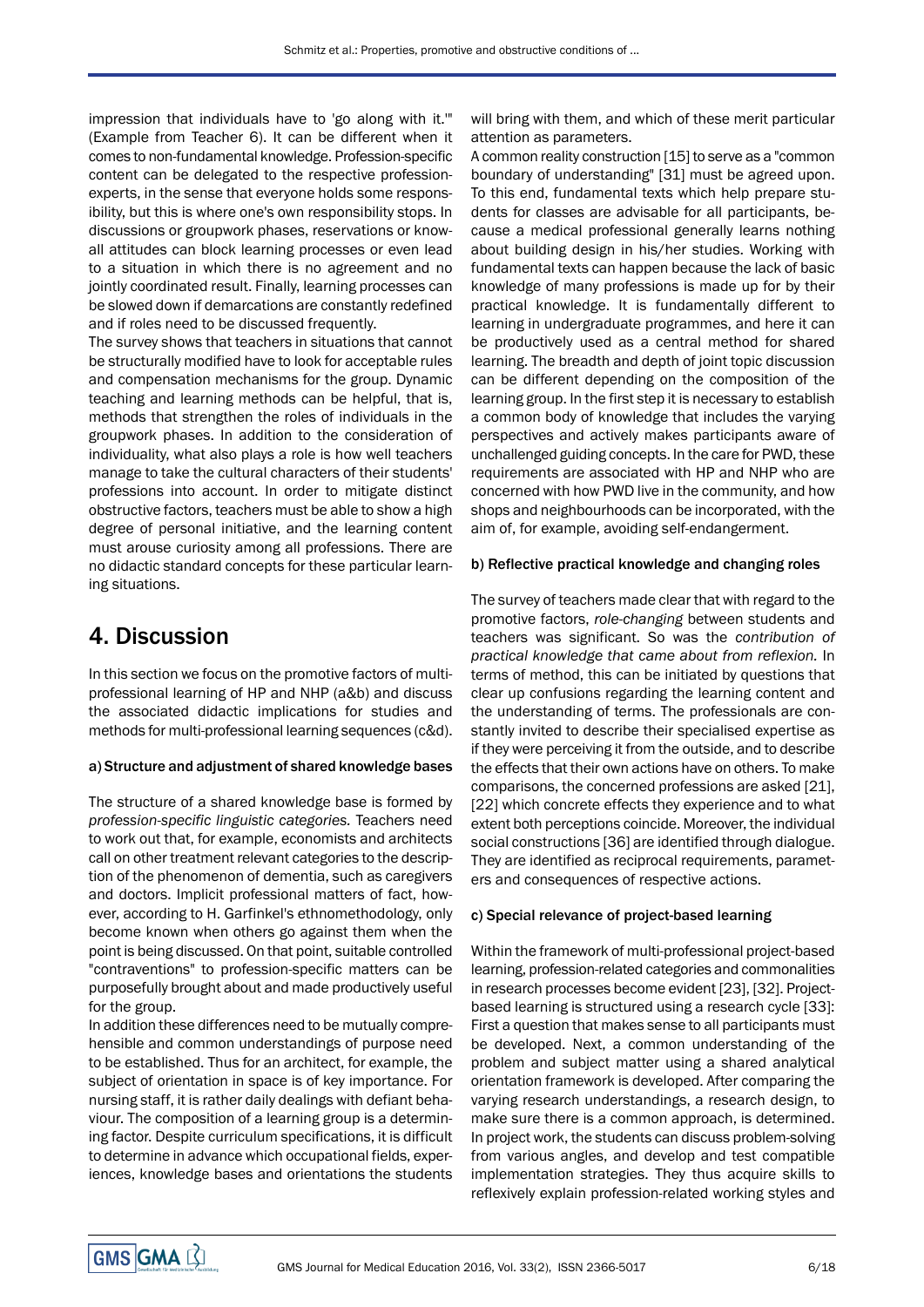procedural techniques (e.g. in project development), and to define goals within development projects. Continuous and guided reflection should therefore be a part of project-based learning in all its phases. The value of projectbased learning lies in the mastering of reciprocal coordination processes and finding common solutions, which ideally represent the specialised expertise of the professions involved [34]. In addition, the relevance of requirements and consequences of actions of other professions in a practically real professional environment become clear. Real collaboration conditions are also taken into account - in contrast to other multi-professional learning that ignores everyday realities.

### d) Methods for multi-professional learning sequences

If very common teaching and learning methods are analysed taking into account the demands for perspective adjustments, the following examples are suitable for multiprofessional learning: collegial consulting, creativity techniques, simulation games, podium discussions or multi-perspective case studies. Project work, researchbased learning, creativity techniques, podium discussions, simulation games and case studies should therefore be included in the toolboxes of teachers who work with multiprofessional learning groups. An quintessential learning sequence is a multi-professional podium discussion. In the preparation for this, individual perspectives are enhanced, tasks and responsibilities are negotiated, and there is an exchange of expectations and objectives. In the discussion, conditions of one's own actions and consequences for the actions of others become apparent. Profession-specific viewpoints and matters of fact can be identified in the analysis and reflection phases of the discussion. The aim of multi-professional learning sequences must be to broaden students' perspectives and ultimately to promote communication between individual social constructions.

# 5. Conclusions

For needs-based care for PWD, the most important factor is ultimately the mastering of a systematic multi-professional interconnection of perspectives. This can be seen when looking at requirements and parameters that other occupational groups create for their own actions, as well as in the sensitivity and perception of consequences of one's own actions for others. The highest teaching objective of multi-professional learning is therefore the realisation that actions are always affected by others' conditions and also have an impact on others. This premise makes it possible to appreciate the advantages brought by heterogeneous occupational groups, and to impart complex knowledge regarding problem-oriented care. Only when the occupational groups integrate the understandings of their professions into societal realities and working conditions can they bring together relevant requirements into this understanding.

Due to the small sample size, there are limitations to the transferability of these didactic approaches to other teaching and learning contexts. Nevertheless, approaches of individual methods can still be employed in other teaching and learning contexts that involve two or three professions [23], [9], [11], [12], [35], [36], [37]. However, the concept components for multi-professional teaching and learning of HP and NHP that are presented here are still relevant. The aim is to come up with a comprehensive understanding of the care-related design requirements and problem-solving between the two groups [2].

Limitations arise due to the exploratory nature of the issue. Fundamentally, there are similar results in multiprofessional contexts concerning occupational groups within one field. HOWEVER, here there are additional challenges, such as varying professional understandings of the phenomenon of care for PWD. In addition, all professionals need to learn that their everyday work can only function as part of an interdependent network of personal, organisational and greater societal requirements. They must constantly allow themselves to think beyond their own practical work and consider care contexts and chains of action, and thus develop a new, broader understanding of their profession.

# Competing interests

The authors declare that they have no competing interests.

# References

- 1. Beck U, Brater M, Daheim H. Soziologie der Arbeit und Berufe. Reinbek: Rowohlt; 1980.
- 2. Höhmann U, Schmitz D, Lautenschläger M, Inhester O. Neue Perspektiven: Interprofessionelle Zusammenarbeit für eine bessere Versorgung von Menschen mit Demenz. Mabuse. 2015;216:50-51.
- 3. Buchegger B. E-Learning Chance oder erhöhte Belastung? Wahrnehmung von berufsbegleitend Studierenden. ZFHE. 2009;4(2):23–34.
- 4. Quandt M, Schmidt A, Segarra L, Beetz-Leipold C, Degirmenci Ü, Kornhuber J, Weih M. Wahlfach Teamarbeit. Ergebnisse eines Pilotprojektes. GMS Z Med Ausbild. 2010;27(4):Doc60. DOI: 10.3205/zma000697
- 5. Stößel U, Kälble K, Kaba-Schönstein L. Multiprofessionelle Ausbildung im Medizinstudium: Konzepte, Begründungen und Ergebnisse am Beispiel des Unterrichtsprojekts MESOP\*. GMS Z Med Ausbild. 2006;23(2):Doc34. Zugänglich unter/available from: [http://www.egms.de/static/de/journals/zma/2006-23/](http://www.egms.de/static/de/journals/zma/2006-23/zma000253.shtml) [zma000253.shtml](http://www.egms.de/static/de/journals/zma/2006-23/zma000253.shtml)
- 6. Barr H. The NHS. New collaborations and new agenda for education. J Interprof Care. 2000;14(1):81-86. DOI: 10.1080/jic.14.1.81.86
- 7. Brashers VL, Curry CE, Harper DC, Mc Daniel SH, Pawlson G, Ball JW. Interprofessional health care education: Recommendations of the National Academies of Practice Expert Panel on heatlth care in the 21th century. Issue Interdisciplin Care. 2001;3(1):21- 32.

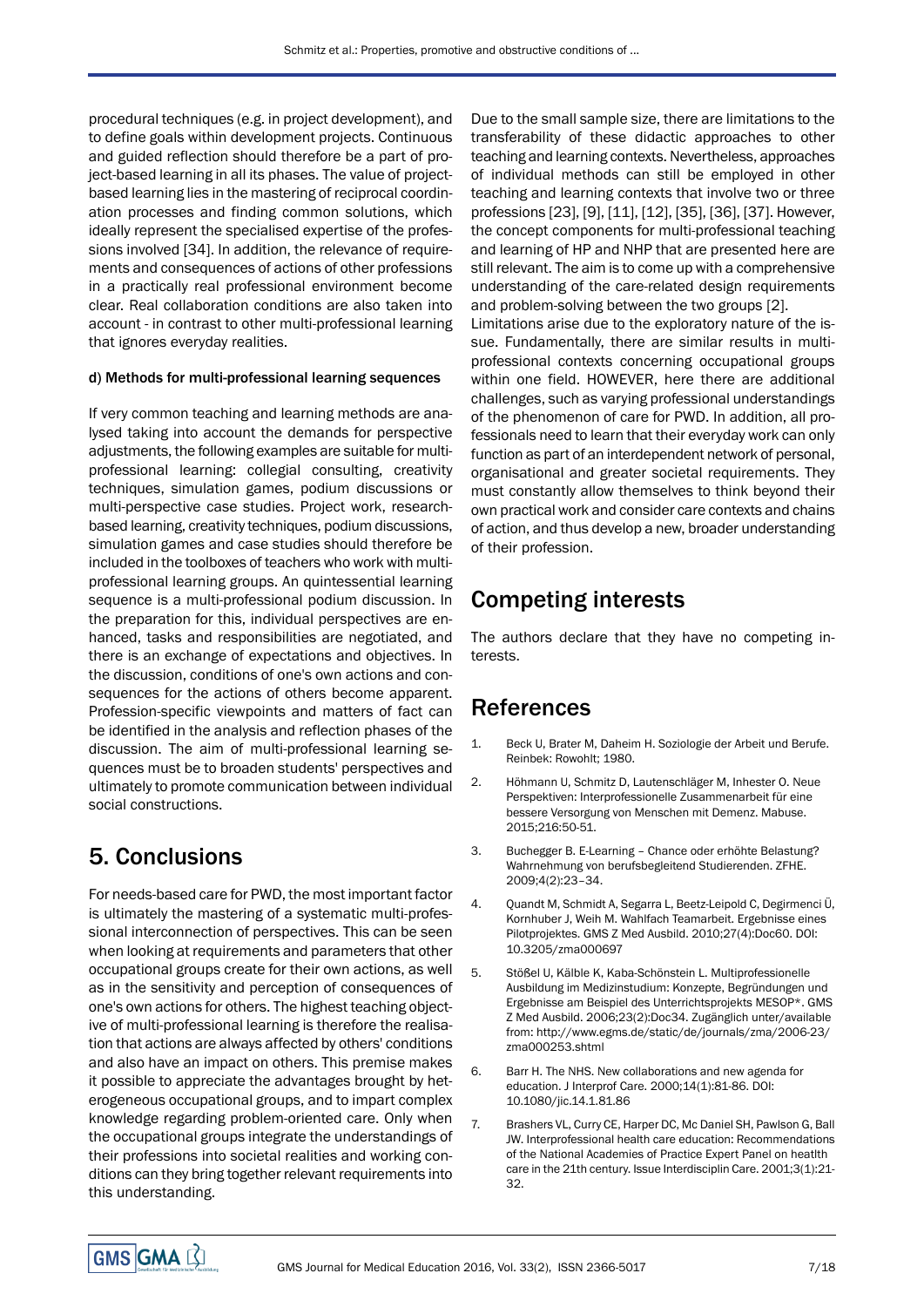- 8. Dombeck M. Professional personhood: Training territoriality and tolerance. J Interprof Care. 1997;11(1):9-21. DOI: 10.3109/13561829709040239
- 9. Freeman M, Miller C, Ross N. The impact of individual philosophies of teamwork on multiprofessional practice and the implications for education. J Interprof Care. 2000;14:237-247
- 10. Gilbert JH, Camp II RD, Cole CD, Bruce C, Fielding DW, Stanton SJ. Preparing students for interprofessional teamwork in health care. J Interprof Care. 2000;14(3):223-236. DOI: 10.1080/jic.14.3.223.235
- 11. Lützenkirchen A. Interdisziplinäre Kooperation und Vernetzung im Gesundheitswesen – eine aktuelle Bestandsaufnahme. Gruppendyn Organisationsberat. 2005;36(3):311–324. DOI: 10.1007/s11612-005-0134-x
- 12. Barr H, Low H. Interprofessional Education in Pre-registration Courses. A CAIPE Guide for Commissioners and Regulators of Education. Fareham: CAIPE; 2012. Zugänglich unter/available from [http://caipe.org.uk/silo/files/caipe-guide-for](http://caipe.org.uk/silo/files/caipe-guide-for-commissioners-nd-regulators-of-eduction-.pdf)[commissioners-nd-regulators-of-eduction-.pdf](http://caipe.org.uk/silo/files/caipe-guide-for-commissioners-nd-regulators-of-eduction-.pdf)
- 13. Dittmann C, Kreutz M, Meyer R. Gefilterte Fahrstuhleffekte?! Herausforderungen des berufsbegleitenden Studiums in der Perspektive berufserfahrener Lernender. Bwpat. 2014;26. Zugänglich unter/available from: [http://www.bwpat.de/](http://www.bwpat.de/ausgabe26/dittmann_etal_bwpat26.pdf) [ausgabe26/dittmann\\_etal\\_bwpat26.pdf](http://www.bwpat.de/ausgabe26/dittmann_etal_bwpat26.pdf)
- 14. Mahler C, Gutmann T, Karstens S, Joos S. Terminology for interprofessional collaboration: definition and current practice. GMS Z Med Ausbild. 2014;31(4):Doc40. DOI: 10.3205/zma000932
- 15. Jank W, Meyer H. Didaktische Modelle. Berlin: Cornelsen Scriptor; 2002.
- 16. Roodbol PF. Multiprofessional education to stimulate collaboration: a circular argument and its consequences. GMS Z Med Ausbild. 2010;27(2):Doc28. DOI: 10.3205/zma000665
- 17. Speck K, Olk T, Stimpel T. Auf dem Weg zu multiprofessionellen Organisationen. In: Helsper W, Tippelt R (Hrsg). Pädagogische Professionalität. Beiheft 57, Zeitschrift für Pädagogik. Weinheim u.a.: Beltz; 2011. S.184-201.
- 18. Chandratilake M. From the professionalism of a profession to the professionalism of a multiprofessional team. Med Educ. 2014;48(4):345-347. DOI: 10.1111/medu.12418
- 19. Jungert M, Romfeld E, Sukopp T, Voigt U. Interdisziplinarität. Theorie, Praxis, Probleme. 2. Aufl. Darmstadt: WBG; 2013.
- 20. Maihofer A. Inter-, Trans- und Postdizsiplinarität. Ein Plädoyer wider die Ernüchterung. In: Kahlert H (Hrsg). Quer denken - Strukturen verändern. Gender studies zwischen Disziplinen. 1. Aufl. Wiesbaden: VS; 2005. S.185–202.
- 21. Wichmann M. Vom Einzelkämpfertum zur Kooperationskultur multiprofessionelle Teamarbeit an Ganztagsschulen. In Erdsiek-Rave U, John-Ohnesorg M (Hrsg). Individuell Fördern mit multiprofessionellen Teams. Berlin: Friedrich-Ebert-Stiftung; 2014. S.60–64
- 22. Wulfekühler, H. Grundlagen interprofessioneller Zusammenarbeit in der Kindertagesbetreuung. In: Wulfekühler H, Maykus, S, Rietmann S, Renic M (Hrsg). Interprofessionalität in der Tagesbetreuung. Wiesbaden: Verlag für Sozialwissenschaften; 2013. S.51–85. DOI: 10.1007/978-3-531-19590-2\_3
- 23. Treuheit W. Interdisziplinarität in der Lehre. Schriftenreihe Wissenschaft und Technik, Band 72. Darmstadt: Technischen Hochschule Darmstadt; 1996.
- 24. Zwarenstein M, Goldman J, Reeves S. Interprofessional collaboration: effects of practice-based interventions on professional practice and healthcare outcomes. Cochrane Database Syst Rev. 2009;(3): CD000072.
- 25. Bennett-Emslie G, McIntosh J. Promoting collaboration in the primary care team-the role of the practice meeting. J Interprof Care. 1995;9(3):251–256. DOI: 10.3109/13561829509072155
- 26. Atkins JM, Walsh RS. Developing shared learning in multiprofessional health care education: for whose benefit? Nurse Educ Today. 1997;17(4):319-324. DOI: 10.1016/S0260- 6917(97)80063-9
- 27. Kaba-Schönstein L, Kälble K. Interdisziplinäre Kooperation im Gesundheitswesen. Ergebnisse des Forschungsprojektes MESOP. Frankfurt: Mabuse; 2004.
- 28. Garms-Homolová V, Schaeffer D. Medizin und Pflege. Wiesbaden: Ullstein Medical; 1998.
- 29. Höhmann U, Schulz B, Müller-Mundt G. Qualität durch Kooperation. Frankfurt: Mabuse; 1997. Kap. 1.4; Kap. 2.2.3.
- 30. Mayring P. Qualitative Inhaltsanalyse. Grundlagen und Techniken. Weinheim: Beltz; 2003.
- 31. Star SL, Griesemer J. Institutional ecology, translations", and coherence: ameteurs and professionals in Berkley's Museum of Vertebrate Zoology, 1907-1939. Soc Stud Sci. 1989;19:387- 420. DOI: 10.1177/030631289019003001
- 32. Höhmann U. Versorgungskontinuität durch Kooperative Qualitätsentwicklung und abgestimmtes Trajektmanagement. Hallesche Schriften zur Pflegewissenschaft, Band 2. Halle: Universität Halle; 2002. Kap.6, Kap.7.2.
- 33. Huber L. Forschungsbasiertes, Forschungsorientiertes, Forschendes Lernen: Alles dasselbe? Ein Plädoyer für eine Verständigung über Begriffe und Unterscheidungen im Feld forschungsnahen Lehrens und Lernens. HSW. 2014;1+2:22-29.
- 34. Finch J. Interprofessional education and teamworking: a view from the education providers. BMJ. 2000;321(7269):1138-1140. DOI: 10.1136/bmj.321.7269.1138
- 35. Miller C, Ross N, Freeman M. Shared learning and clinical teamwork. New directions in education for multiprofessional practice. London: English National Board for Nursing, Midwifery and Health Visiting; 1999.
- 36. Walkenhorst U, Mahler C, Aistleithner R, Hahn EG, Kaap-Fröhlich S, Karstens S et al. Position statement GMA Committee- "Interprofessional Education for the Health Care Professions". GMS Z Med Ausbild. 2015;32(2):Doc22. DOI: 10.3205/zma000964
- 37. Celenza A, Lake F, Carr SE. Establishing an integrated multiprofessional skills training programme. Med Teach. 2010;32(1):41-45. DOI: 10.3109/01421590902810786
- 38. Headrick LA, Wilcock PM, Batalden PB. Interprofessional working and continuing medical education. BMJ. 1998;316(7133):771- 774. DOI: 10.1136/bmj.316.7133.771
- 39. Thistlethwaite J, Moran M. Learning outcomes for interprofessional education (IPE): Literature review and synthesis. J Interprof Care. 2010;24(5):503–513. DOI: 10.3109/13561820.2010.483366

### Corresponding author:

Dr. phil. Daniela Schmitz Witten/Herdecke University, Department of Nursing Science, Stockumer Str. 12, D-58453 Witten, Germany, Phone: +49 (0)2302/926-216 daniela.schmitz@uni-wh.de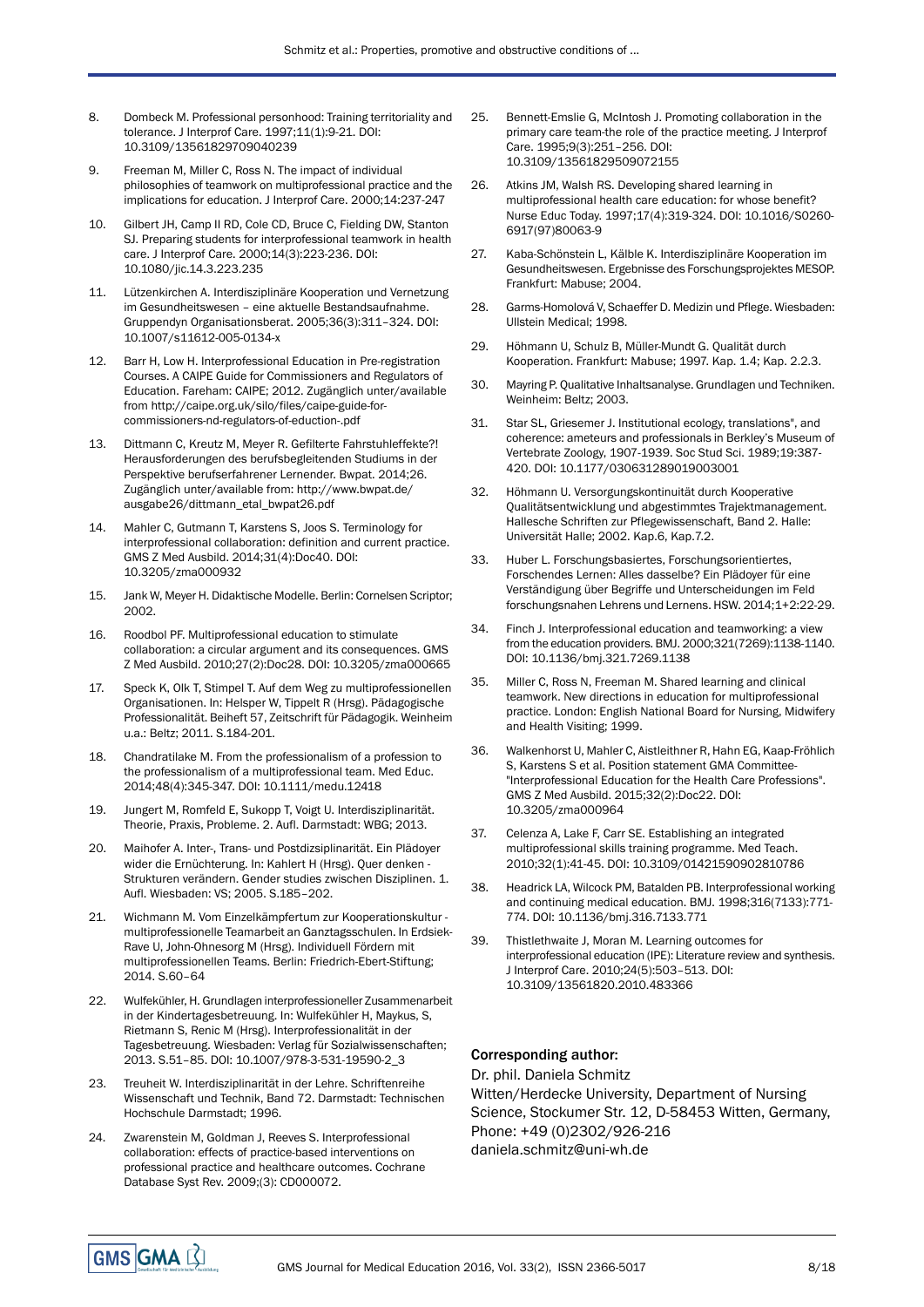#### Please cite as

*Schmitz D, Höhmann U. Properties, promotive and obstructive conditions of multi-professional teaching and learning of health professions and non-health professions: an explorative survey from the perspective of teachers. GMS J Med Educ. 2016;33(2):Doc26.*

*DOI: 10.3205/zma001025, URN: urn:nbn:de:0183-zma0010258*

#### This article is freely available from

*http://www.egms.de/en/journals/zma/2016-33/zma001025.shtml*

Received: *2015-08-13* Revised: *2016-02-27* Accepted: *2016-02-27* Published: *2016-04-29*

#### Copyright

*©2016 Schmitz et al. This is an Open Access article distributed under the terms of the Creative Commons Attribution 4.0 License. See license information at http://creativecommons.org/licenses/by/4.0/.*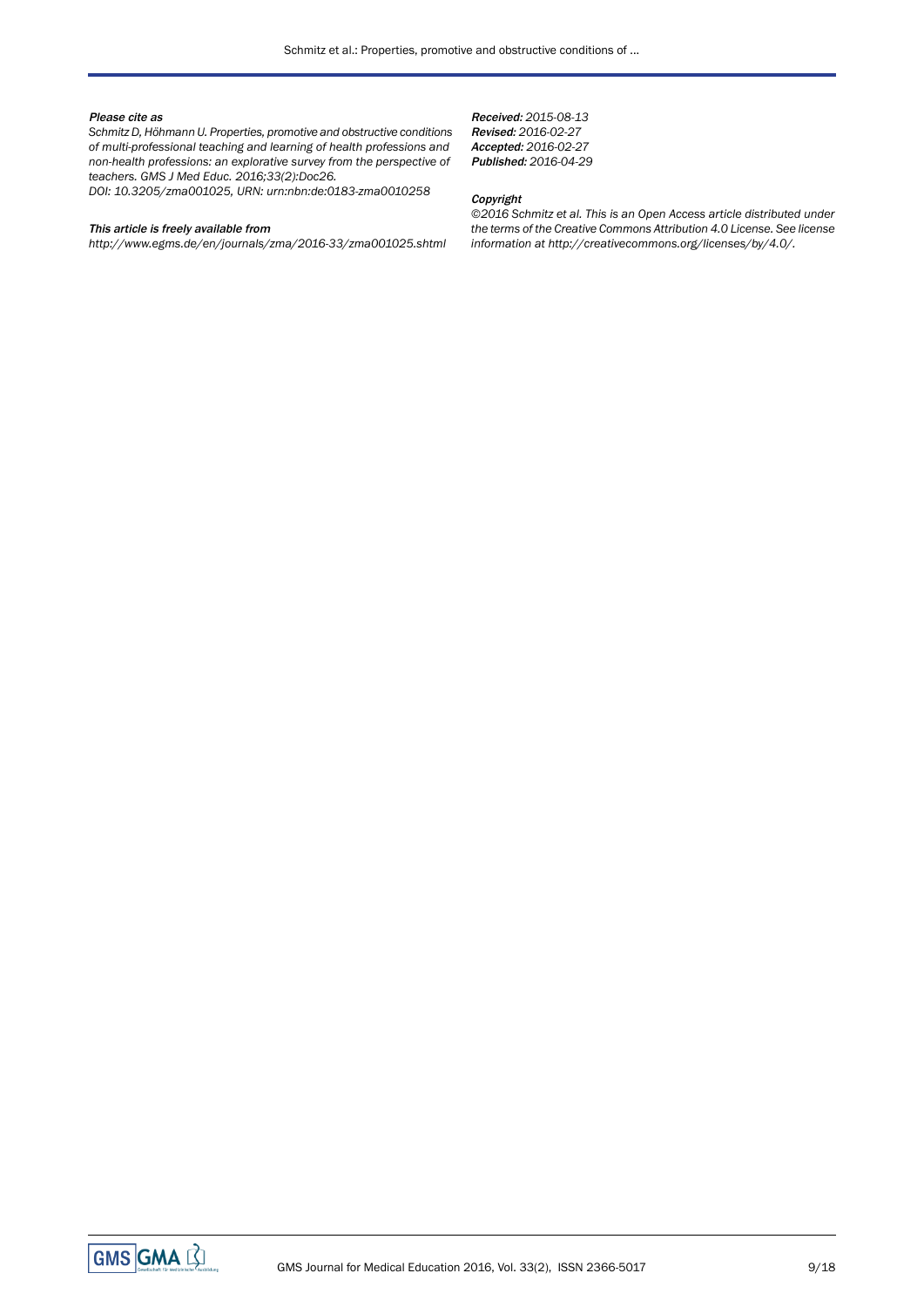# Besonderheiten, Bedingungsfaktoren und Barrieren multiprofessionellen Lehrens und Lernens von Gesundheits- und Nicht-Gesundheitsberufen: Eine explorative Befragung aus Sicht der Lehrenden

### Zusammenfassung

Zielsetzung: Die Versorgung von Menschen mit Demenz gilt als multiprofessionelle Herausforderung, die eine kollaborative Gestaltung der Gesundheits- und Nicht-Gesundheitsberufe erfordert. Didaktische Konzepte zur gemeinsamen Qualifizierung dieser Berufsgruppen fehlen. Der Beitrag zeigt ausgewählte Besonderheiten, Barrieren und Bedin-<br>
1 Universität Witten/Herdecke, gungsfaktoren deren gemeinsamen Lernens am Beispiel eines multi- Department für professionellen Masterstudiengangs auf und zieht Konsequenzen für didaktische Konzepte.

Methodik: Die Einschätzungen von 12 Lehrenden dieses Masterstudiengangs, die unterschiedliche Professionen repräsentieren, wurden mit einer qualitativ-explorativen Befragung zu den genannten drei Dimensionen ermittelt. Mit Hilfe einer zusammenfassenden Inhaltsanalyse wurden deren Aussagen kondensiert und abstrahiert, um Anforderungen an geeignete methodisch-didaktische Lernszenarien abzuleiten.

Ergebnisse: Vor dem Hintergrund sehr divergierenden Vorwissens der Studierenden besteht die zentrale Herausforderung darin, eine Balance zwischen Expertise und Langeweile zu finden. Das Herstellen notwendiger gemeinsamer Gegenstandsverständnisse und Sensibilität für unterschiedliche Perspektiven ist besonders dadurch erschwert, dass Gesundheits- und Nicht-Gesundheitsberufe sich in ihren Arbeits- und Herangehensweisen stark unterscheiden. Zur Zielerreichung sind je nach Zusammensetzung der Lerngruppe unterschiedlich konturierte inhaltliche Schwerpunkte und didaktisch-methodische Konzepte notwendig. Ein Rückgriff auf didaktische Regelkonzepte ist nur begrenzt möglich.

Schlussfolgerungen: Das gemeinsame Lehren und Lernen von Gesundheits- und Nicht-Gesundheitsberufen zielt auf ein erweitertes Berufsverständnis ab: Durch die Wahrnehmung als Teil der Versorgungskette, die wechselseitige Bedingtheit der eigenen und fremden Professionsbeiträge zu erkennen und zu gestalten.

Schlüsselwörter: didaktisches Konzept, multiprofessionelles lernen, didaktische Methoden, Demenz, Masterstudiengang

## 1. Herausforderung: Versorgung von Menschen mit Demenz und didaktische Fragestellung

Die Versorgung von Menschen mit Demenz (MmD) ist eine Gestaltungsaufgabe, die nur durch die Zusammenarbeit verschiedener Berufsgruppen gelingen kann. Dabei müssen Gesundheitsberufe (GB) ihre Handlungskonzepte inhaltlich und strategisch abgleichen und ihre Beiträge immer in Voraussetzungen, Rahmenbedingungen und

## Daniela Schmitz<sup>1</sup> Ulrike Höhmann<sup>1</sup>

Pflegewissenschaft, Witten, Deutschland

Folgen des Handelns von rahmensetzenden Nicht-Gesundheitsberufen (NGB) einordnen. Denn die direkte Versorgungspraxis ist immer in Bedingungen eingebunden, die andere herstellen, und das eigene Handeln erzeugt wiederum Folgen für andere. Um dies systematisch zu realisieren, müssen sowohl die GB als auch die NGB ihre Berufsperspektive erweitern. Dabei ist zu berücksichtigen, dass das Thema "Demenz" bei allen Professionen innerhalb deren Wissenskorpus und beruflichem Anforderungsprofil auf einer anderen Hierarchieebene angesiedelt ist. Für Pflegende beispielsweise hat die passgenaue Versorgung in der täglichen Interaktion mit MmD zentrale Handlungsrelevanz. Für einen Architekten ist das Thema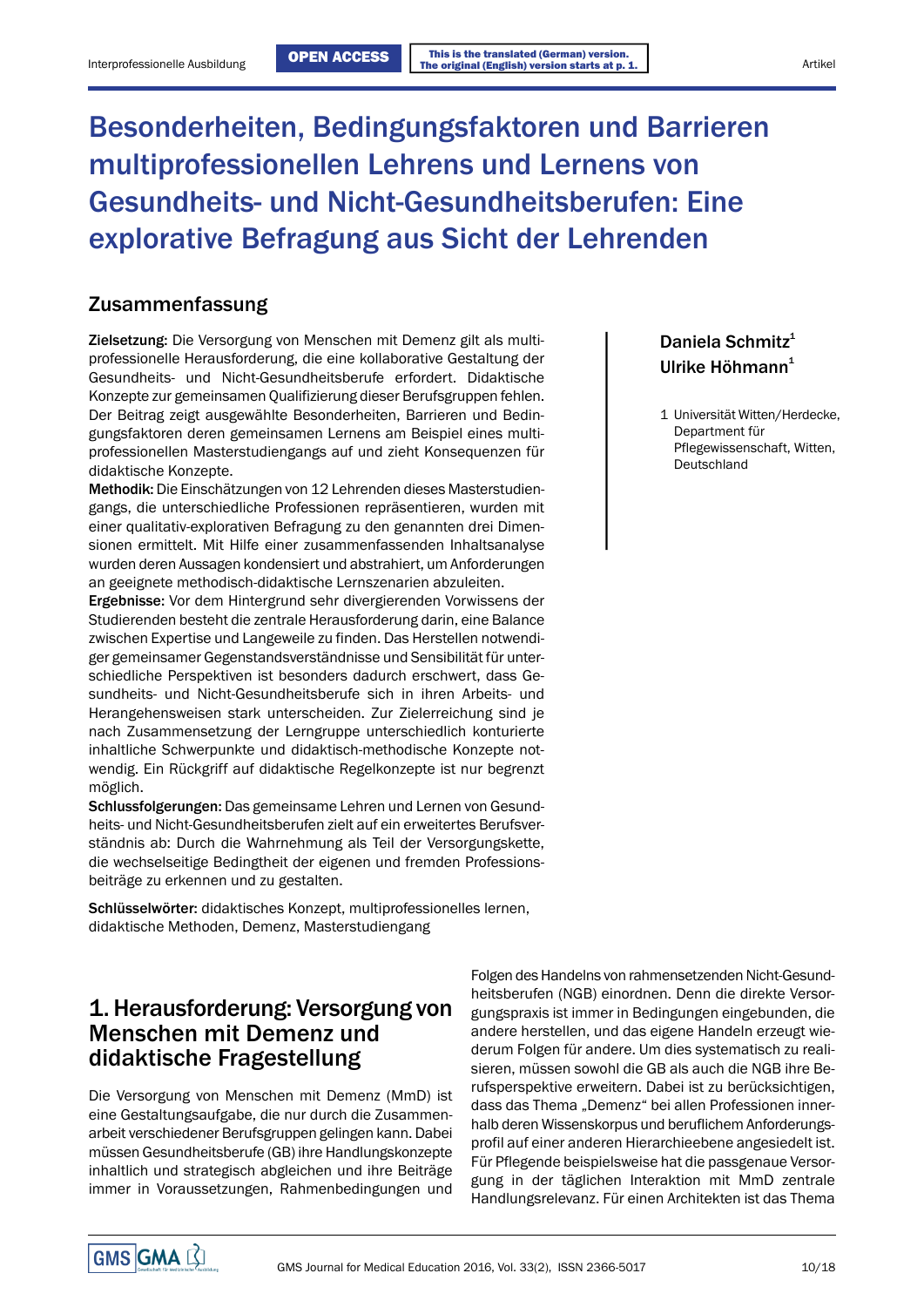"nur" in einen erweiterten Kontext eingebettet, welches sich für ihn in spezifischen Anforderungen an die Raumgestaltung und in Rahmenbedingungen für ein Bauprojekt äußert. Die Interaktion mit MmD hat für den konkreten Berufsalltag nur untergeordnete Bedeutung. Zur Stärkung einer kollaborativen Praxis müssen GB und NGB, die Wechselwirkungen im Umgang mit Klienten und ihren Angehörigen, mit Organisationen und gesellschaftlichen Rahmenbedingungen der Versorgung erkennen lernen.

#### Das Studiengangskonzept

Auf diese Anforderungen bereitet der multiprofessionelle, berufsbegleitende Masterstudiengang "Versorgung von Menschen mit Demenz" an der Universität Witten/Herdecke vor. Ziel ist es, "change agents" auszubilden, die ein erweitertes Verständnis ihrer Berufspraxis entwickeln und zielgerichtet mit dem Handeln anderer Berufe abstimmen. Change agents werden in der Professionssoziologie als Veränderungsagenten bezeichnet [1].

Studierende kommen sowohl aus GB als auch NGB. Sie arbeiten in Tätigkeitsfeldern mit organisationsbezogenen Gestaltungsmöglichkeiten. In erster Linie sind es: Pflegewissenschaftler, Therapeuten, Pädagogen, Sozialarbeiter, weiterhin Mediziner, Ökonomen, Techniker, Psychologen, Historiker, Journalisten, Theologen, Architekten und Bauplaner.

Die im Studiengang erworbenen Kompetenzen erlauben die Bewältigung häufiger und unvorhergesehener Veränderungen in Feldern der Versorgungsgestaltung. Die Studierenden erwerben Fachkompetenzen, mit denen sie in ihren Berufsfeldern die zentralen Fragen der Versorgung identifizieren und mit relevanten Akteuren und ihren Interessen abstimmen. Auf dieser Grundlage erarbeiten sie multiprofessionelle Problemlösungen unter Berücksichtigung von Wechselwirkungen im Umgang mit Klienten und Angehörigen, Organisationen und gesellschaftlichen Rahmenbedingungen. Sie können ihre Lösungsansätze implementieren und evaluieren. Alle Berufsgruppen lernen, ihre Praxisbeiträge an die anderer Professionen anschlussfähig zu machen [2]. Das Curriculum beschreibt einen aufbauenden Lernweg von der Mikro- zur Makroebene. Zunächst werden ein gemeinsames Grundverständnis zum Phänomen Demenz sowie pflegerische und therapeutische Grundkonzepte erarbeitet. Es schließen sich institutionelle Aspekte und kommunale Konzepte der Versorgung an, die letztendlich in politische und gesamtgesellschaftliche Anforderungen münden.

Die Professionen entscheiden sich für den Studiengang auf Grund der flexiblen Selbstlernphasen [3] und des multiprofessionellen Lernens. Sie verbinden damit eine individuelle Kompetenzentwicklung. Das folgende Beispiel veranschaulicht die Erarbeitung gemeinsamer Lösungen: Ein Architekt, eine Ergotherapeutin und ein Betriebswirt sollen ein Konzept zur Gestaltung eines Tages- und Beschäftigungsraum in einer neu zu errichtenden stationären Pflegeeinrichtung entwickeln. Die ersten Diskussionen behandeln Fragen der farbigen Gestaltung von Wänden und Decke, dem Fußbodenbelag, um Licht und

Fenster, um Möblierung und um die Frage, ob die Pflegenden einen direkten Einblick benötigen. Soll die Küche integriert werden oder besser nicht? Gibt es da hygienische Bedenken? Nach kurzer Zeit merkt die Gruppe, dass jeder offensichtlich andere Bewohner vor Augen hat.Jeder hat eine andere Vorstellung davon, wie die Menschen dort am besten den Tag verbringen sollen. Klar wird: Für die Gestaltung des Raumes muss sowohl das Gesamtkonzept der Einrichtung erfragt werden, die differenzierten Rahmenbedingungen der Arbeitsabläufe und die spezifischen Anforderungen an tägliche Interaktionen berücksichtigen.

Der Studiengang ist aufgrund des gemeinsamen Lernens von GB und NGB deutschlandweit einzigartig. Denn die Versorgung von MmD erfordert, die Rahmenbedingungen auf der Organisations- und gesellschaftlichen Ebene für GB verständlich zu machen, wie diese entstehen und gestaltet werden. Zudem müssen rahmensetzende NGB wissen, was es bedeutet, mit einer Demenz zu leben und wie Versorgungskonzepte aussehen, um die Konsequenzen der eigenen Entscheidungen zu verstehen und passgenaue Strukturen zu schaffen.

### 1.1. Gegenstandsbestimmung: Didaktik für multiprofessionelle Lehr-/Lernkontexte

Multiprofessionelle Lerneinheiten werden zunehmend obligatorisch für die Ausbildung in medizinischen, therapeutischen und pflegebezogenen Studiengängen. Didaktische Konzepte fokussieren bisher nur das gemeinsame Lernen von Gesundheitsberufen und die Einordnung ihrer jeweiligen Praxisbeiträge in beruflichen Interaktionen [4], [5], [6], [7], [8], [9], [10], [11], [12]. Für die Versorgung von MmD reicht dies nicht aus. Hier müssen die Beiträge von NGB, deren Voraussetzungen und Folgen für das Handeln der GB miteinander verzahnt werden. Diese Besonderheit macht auch besondere didaktische Konzepte erforderlich, um alle Lernenden gleichermaßen zu fördern und zu beteiligen. Bisher fehlen passende didaktische Konzepte [13], die zudem mit einem klaren Begriffsverständnis von Multiprofessionalität arbeiten [14].

Im Studiengang dient die konstruktivistische Didaktik als Rahmenmodell. Lehren und Lernen sind als individuell eigentätige soziale Konstruktionen zu begreifen. Demnach sind soziale Konstruktionen vielfältiger Perspektiven möglich, in denen eine gemeinsame Wirklichkeit, als gemeinsames Gegenstandsverständnis, auszuhandeln ist [15]. Die Herausforderungen der didaktischen Gestaltung liegen in der Brückung der Perspektiven von GB mit NGB [16] und im unausweichlichen Zusammentreffen dieser relativ hoch spezialisierten Berufsgruppen, mit jeweils unterschiedlichen Zugängen, Abstimmungserfordernissen und fachlichen Austauschbedarfen zur Versorgung von MmD [17]. Die Komplexität ergibt sich aus der Interdisziplinarität der Lerninhalte und den heterogenen Professionen der Lehrenden und Lernenden. Die Lehrenden benötigen hohe fachliche und reflexive Kompetenzen. Sie müssen eine transdisziplinäre Haltung besitzen, über das eigene Fach und die Grenzen der eigenen Profession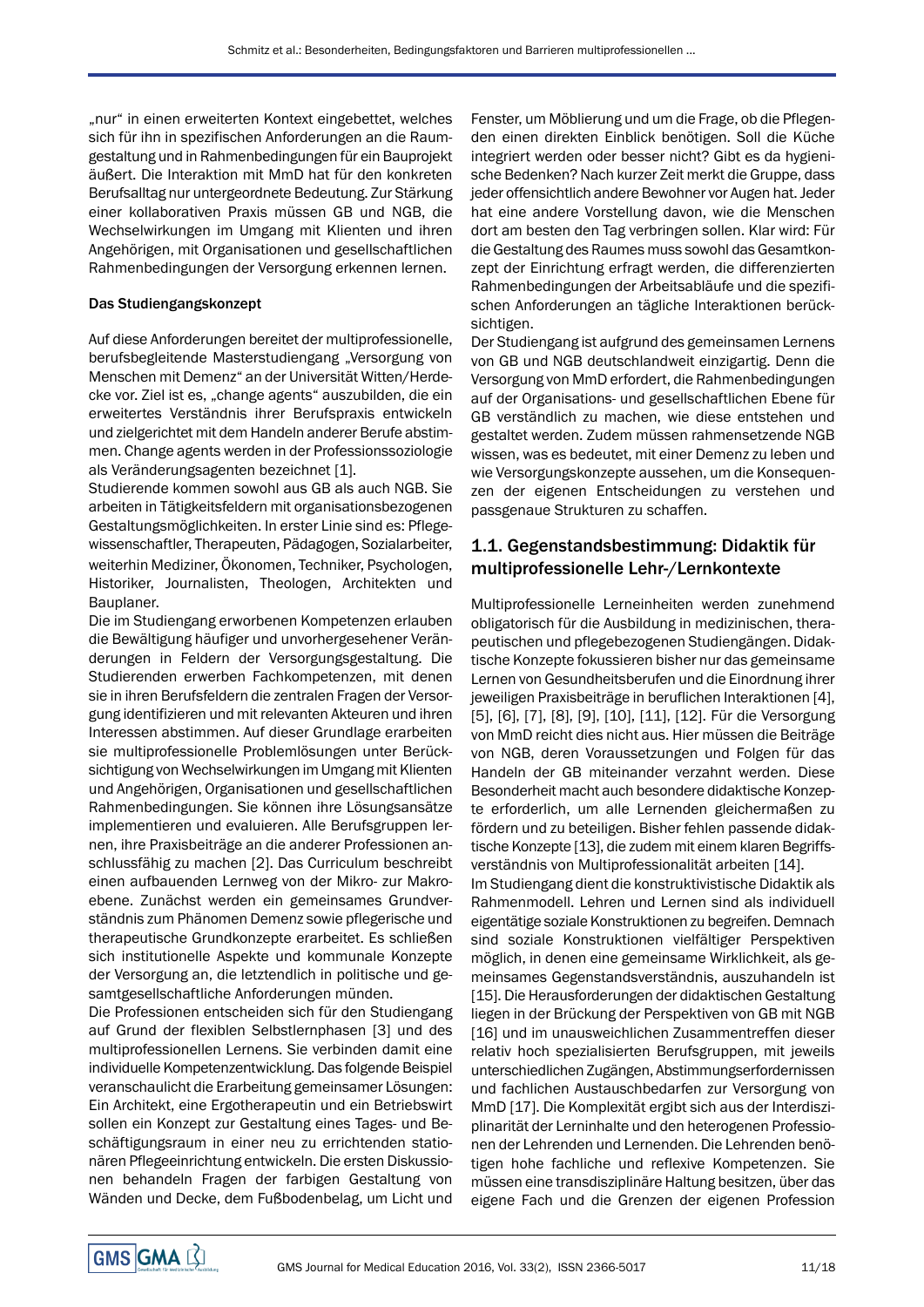hinauszudenken [18]. Methoden und Denkweisen anderer Fächer müssen sie reflektieren, verschiedene Perspektiven integrieren, gemeinsame Synthesen mit Lehrenden anderer Professionen versuchen und diese für die Vermittlung von Lerninhalten aufbereiten. Die Fächer sollen jenseits disziplinärer Ordnungen transformiert vermittelt werden [19], [20].

Gelingt es, didaktisch alle Lernenden dort abzuholen, wo sie stehen, dann liegt der Benefit des gemeinsamen Lernens darin, dass beide Gruppen wechselseitig ihre Praxisbeiträge auf den verschiedenen Ebenen einordnen können. Ein Mediziner hat in der Regel kein Grundlagenwissen zur Architektur und Stadtplanung in seinem Studium erworben und ein Architekt hat umgekehrt kein therapeutisches Grundlagenwissen in seiner bisherigen Ausbildung erhalten. Gemeinsames Wissen hilft, für die Betroffenen eine passende Versorgung und Rahmenbedingungen abzustimmen.

Ziel des Beitrags ist es, die Besonderheiten, Bedingungsfaktoren und Barrieren des gemeinsamen Lernens von Gesundheits- und Nicht-Gesundheitsberufen aufzuzeigen und daraus Gestaltungsfaktoren für gemeinsame Lernsituationen abzuleiten.

### 1.2. Literaturübersicht

Anhand einer systematischen Literaturrecherche wurden förderliche und hemmende Rahmenbedingungen des multiprofessionellen Lernens ermittelt. Da im vorliegenden Verständnis Multiprofessionalität über Gesundheitsberufe hinausgeht, wurde in fachspezifischen Datenbanken recherchiert wie FIS Bildung, Wiso Sozial- und Wirtschaftswissenschaften, PSYNDEX, EBSCO, google scholar und auch PubMed sowie letztendlich über ein Schneeballsystem weitere relevante Artikel identifiziert. Ausschlussfaktoren waren Erlebnisberichte, Stellungnahmen und Praxisprojektbeschreibungen. Aus den über 500 Artikeln lieferten 96 Anhaltspunkte für die Didaktik relevanten förderlichen und hemmenden Faktoren, 30 davon gingen nach inhaltlicher Durchsicht in die konkrete Analyse ein. In der Regel wurde Multiprofessionalität in medizinischen und pflegerischen Kontexten bi- oder triprofessionell gedacht. In der Sozialen Arbeit zählen zum Teil auch Mediziner, Therapeuten, Pflegekräfte neben Sozialarbeitern und Verwaltungsangestellten dazu. Das umfassendste, unserem am nächsten kommende Verständnis ist das der Schulentwicklung und Kindertagespflege. Hier werden auch rahmensetzende Berufsgruppen aus der Hauswirtschaft, Haustechnik, Politik, Behörden, Verwaltung sowie Eltern und Betroffene zum multiprofessionellen Team gezählt [21], [22].

*Hemmende Faktoren* haben ihren Ursprung in der Praxis und entstehen meist aus mangelndem Wissen, kulturell vorgeformten und im Alltag reproduzierten Vorannahmen über andere Professionen [23], [24]. Sie können sich in Lehr-/Lernkontexten auf personaler, interpersonaler oder organisationaler Ebene auswirken. Auf personaler Ebene kann sich fehlende Anerkennung der eigenen professionellen Rolle in der Praxis und ein Mangel an berufsstän-

discher Sicherheit nachteilig auswirken [25]. Fehlender Teamgeist, unterschiedliche Wissenskörper, Sprachen (in den Ingenieurwissenschaften wird zum Beispiel statt vom Stand der Forschung vom Stand der Technik gesprochen) und Denkweisen wirken sich auf interpersonaler Ebene hemmend aus [26], [27]. Dem gemeinsamen Lernen können unterschiedliche Arbeitsstile und Arbeitshaltungen, ein fehlender Abgleich von Erwartungen an Gruppenarbeit und fehlende Vereinbarungen über die Zusammenarbeit entgegenstehen [23]. Zum Teil bestehen Macht- und Deutungshierarchien zwischen einzelnen Professionen und der jeweils im Mittelpunkt stehenden Themen [8], [10]. Auf organisatorischer Ebene erschweren jeweils andere Aufgaben, Situationsverständnisse und Zieltätigkeiten [28], [29] die Zusammenarbeit.

*Förderliche Faktoren* für das multiprofessionelle Lehren und Lernen können auf personaler, organisatorischer und auf der Ebene gemeinsamer Lernprozesse wirksam werden. Auf personaler Ebene müssen die Heterogenität des individuellen Erfahrungswissens, der Ausbildungen und Berufssozialisationen bewusst und anschlussfähig gemacht werden. Dazu muss eine gemeinsame Sprache und ein offener Umgang miteinander gefunden werden, für den organisatorisch Zeit und Raum zur Verfügung stehen. Auf der Ebene gemeinsamer Lernprozesse geht es um die Vermittlung von Wissen über Aufgaben, Zuständigkeiten und Verantwortlichkeiten der beteiligten Professionen. Durch gegenseitiges Kennenlernen können falsche Vorannahmen korrigiert werden. Förderliche Faktoren der interprofessionellen Ausbildung liegen in den gemeinsamen positiven Lernerfahrungen, ermöglichen Erfahrungsaustausch, eliminieren Statusdifferenzen, bieten Reflexionsmöglichkeiten, bereiten auf kollaborative Zusammenarbeit vor und kultivieren diese [23], [16], [4], [6].

Aus den ermittelten Faktoren stellt sich die Frage, welche der förderlichen und hemmenden Faktoren auch für den Lehr-/Lernkontext von GB und NGB gelten und welche spezifischen hinzukommen können. Hier setzte die explorative Untersuchung an. Die Ergebnisse der Recherche dienen als Abgleich und zur Einordnung der Aussagen der Befragten. Die forschungsleitende Annahme für die Befragung war, dass zum einen ein Großteil der Förderund Hemmfaktoren hier auch zutreffen und zum anderen einige Faktoren sich durch den erweiterten Beteiligtenkreis relativieren und neue hinzukommen.

## 2. Methode – qualitativ-explorative Befragung

#### Forschungslücke und Prozedur

Die qualitativ-explorative Befragung soll einen Beitrag zur Verringerung der Forschungslücke zum gemeinsamen Lernen von GB und NGB leisten, die sich in Versorgungskontexten auswirken sollen. Bisherige Forschungsansätze beziehen sich auf das gemeinsame bi- oder triprofessionelle Lernen von GB. Daher wurde für das gemeinsame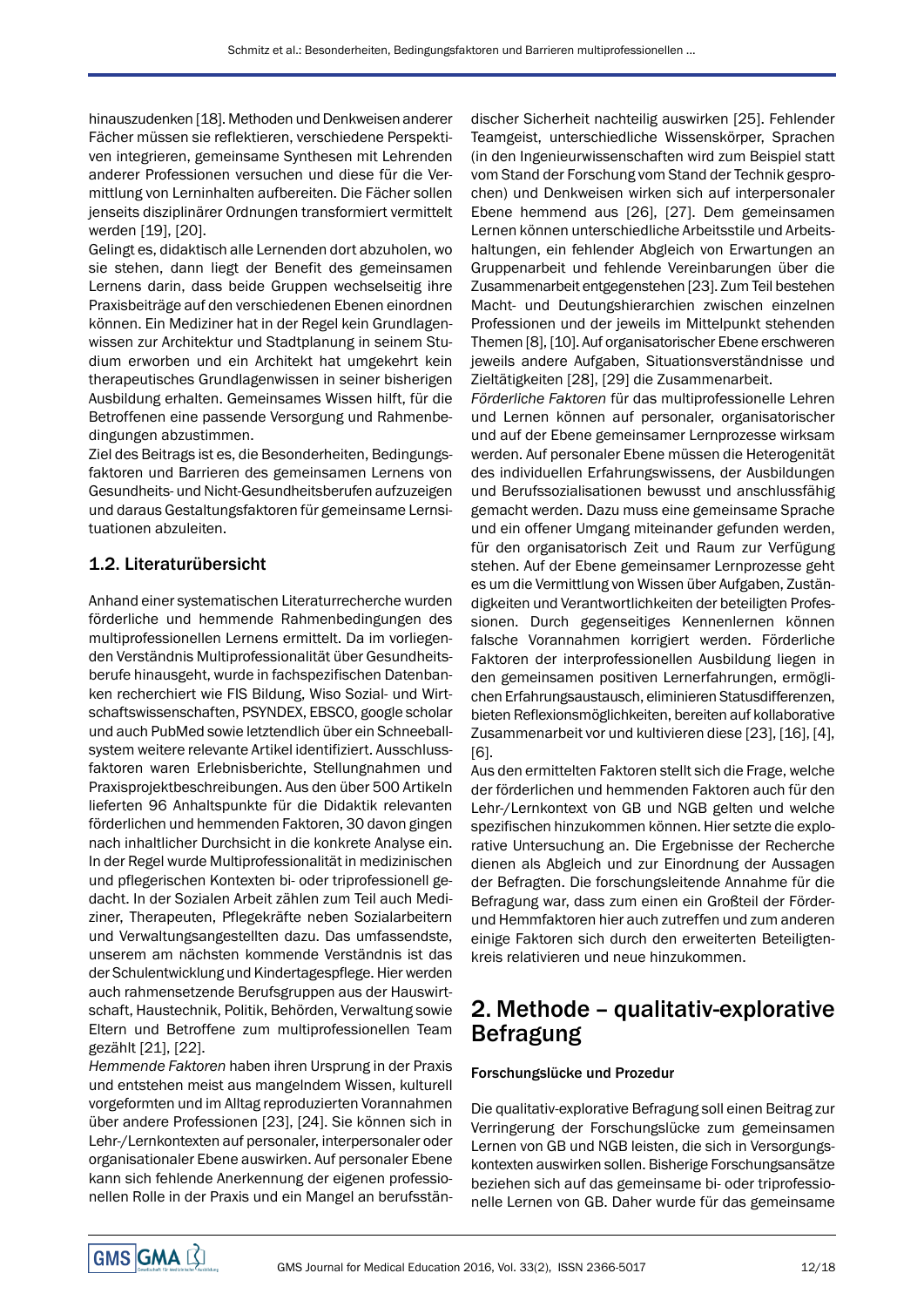Lernen dieser Berufsgruppen eine explorative, qualitative, schriftliche Befragung von Lehrenden entwickelt und vom 05.02.- 22.02.2015 durchgeführt. Der explorative Ansatz trägt den fehlenden spezifischen didaktischen Konzepten für dieses besondere Lernsetting Rechnung.

### **Stichprobe**

Adressaten der Befragung waren die länger beschäftigten, langfristig im Studiengang eingeplanten Lehrenden (n=23), mit mindestens dreisemestriger Lehrerfahrung in diesem seit 2012 bestehendem Studiengang. Die Lehrenden wurden per Email angeschrieben.

### Material

Ausgehend von der Literatur wurden den Lehrenden 6 offene Fragen schriftlich vorgelegt, die auf zentrale didaktische Fragen multiprofessioneller Lehre und Praxis Bezug nehmen. Sie unterteilen sich in je 3 Fragen zur Beschreibung des Phänomens Multiprofessionalität sowie zur Einschätzung der förderlichen und hemmenden Faktoren des Lehrens und Lernens. Zum Beispiel wurde gefragt: "In welchen Zusammenhängen erleben Sie in der Interaktion mit Studierenden deren unterschiedliche multiprofessionelle Hintergründe? Bitte nennen Sie Beispiele." und "Welche Situationen in der Lehre haben Sie erlebt, wo Multiprofessionalität gemeinsame Lernprozesse der Studierenden gefördert hat?"; analog wurde nach gehemmt gefragt. Die Frage nach konkreten Situationen erleichtert das Abrufen konkreter Erfahrungen. Die Lehrenden formulierten ihre Antworten auf die Fragen mit Beispielen in Satzform in der Wordvorlage aus und sendeten sie per Email zurück.

### Analyse

Die Befragungsdaten wurden inhaltsanalytisch nach Mayring mittels der Technik der deduktiv zusammenfassenden Inhaltsanalyse ausgewertet [30], indem die Aussagen paraphrasiert und zu Kategorien kondensiert wurden. Als Synthese der aufbereiteten Daten werden im Folgenden dimensional zusammengefasste Anforderungen an ein didaktisches Konzept abgeleitet. Anforderungen, die als bedeutsam bewertet wurden, alle Professionen gleichermaßen zu fördern, ins Lerngeschehen zu integrieren und das Interesse Aller am gesamten Prozess zu erhalten. Die Darstellung der Ergebnisse erfolgt anhand der Indikatoren Besonderheiten, Bedingungsfaktoren und Barrieren.

# 3. Ausgewählte Ergebnisse

Nach einer Erinnerung zur Teilnahme an der Befragung betrug die Rücklaufquote 52%, das sind 12 Lehrende. Die Lehrenden wurden vorweg gebeten, Angaben zur ihrer Profession zu machen. Einige ordneten sich mehreren Professionen zu, da sie über Doppelqualifikationen verfügen, so dass die Anzahl der Professionszuordnungen in

Tabelle 1 größer ist als die der Befragten. Fünf der 12 Lehrenden ordneten sich insgesamt 13 unterschiedlichen Professionen zu und verfügen damit über eine "inhärente" Multiprofessionalität.

Im Folgenden werden die besonderen Faktoren von Multiprofessionalität aus der Sicht der Lehrenden dargestellt, die didaktisch über die allgemeinen Einflussgrößen der Literatur hinausgehen.

## 3.1. "Differenziertes Vorwissen und berufliche Aufgaben: Langeweile bei hohem spezifischem Fachwissen" - Besonderheiten multiprofessionellen Lehrens und Lernens (11 Nennungen von 7 Lehrenden)

Die Wahrnehmung und Beschreibung des Phänomens Multiprofessionalität zeichnet sich für einen Großteil der Lehrenden durch das zentrale Erfordernis aus, für alle Lernenden eine Balance zwischen Langeweile und der individuell spezifischen Fachexpertise zu finden und zwar mit Inhalten, die für alle Berufsfelder von Relevanz sind. Die Lehrenden betonen, dass unterschiedliche Wissenslevels zu unterschiedlichen Expertenrollen führen, die die Lehrenden didaktisch ins Lehrgeschehen einbinden müssen.

Diese unterschiedlichen *Wissenslevels und heterogenen Relevanzbereiche* werden zum Beispiel in unterschiedlichen inhaltlich relevanten Kategorien des Umgangs mit dem Phänomen Demenz sichtbar. Die Ergebnisse zeigen, dass Lernende professionseigene Kategorien zur sprachlichen Einordnung und Darstellung von Lerninhalten nutzen und formulieren je professionseigene Bewertungsmaßstäbe: "wenn eine Studierende aus der Pflegewissenschaft stammt, nutzt sie bei der Beschreibung des Beispiels zunächst Fachbegriffe und argumentiert mit den Konzepten aus ihrem fachlichen Hintergrund" (Lehrender 6).

So sind die Studierenden je nach Lerninhalt *mal Experten oder mal Novizen* auf den einzelnen Wissensgebieten. Jede Profession hat im Studiengang systematisch beide Rollen, je nachdem welches Wissensgebiet im Fokus steht, wie tief und breit das berufliche Vorwissen ist. Dies beschreibt Lehrender 3 am folgenden Beispiel: "es gibt große Unterschiede im Wissen über und in der Offenheit gegenüber ökonomischen Denken und gegenüber technischen Lösungen zur Unterstützung der Versorgungsarbeit". Dabei ist eine positive Haltung der Lernenden zu den einzelnen Lerninhalten erforderlich, die sich in einer Offenheit gegenüber fachfremdem Wissen und Begrifflichkeiten zeigt und auch Inhalte zulassen müssen, die für ihre Berufsgruppe nur am Rande unmittelbare Handlungsrelevanz hat. Zugleich müssen Lernende bei facheigenen Inhalten hinnehmen, ihre Wissenslevels "nur" zu aktualisieren.

Die Multiprofessionalität von Lernenden zeigt sich in den Ergebnissen besonders in Unterschieden: Sie haben *unterschiedliche Vorstellungen und Kompetenzen zum wissenschaftlichen Arbeiten und Berufsverständnis*, ihre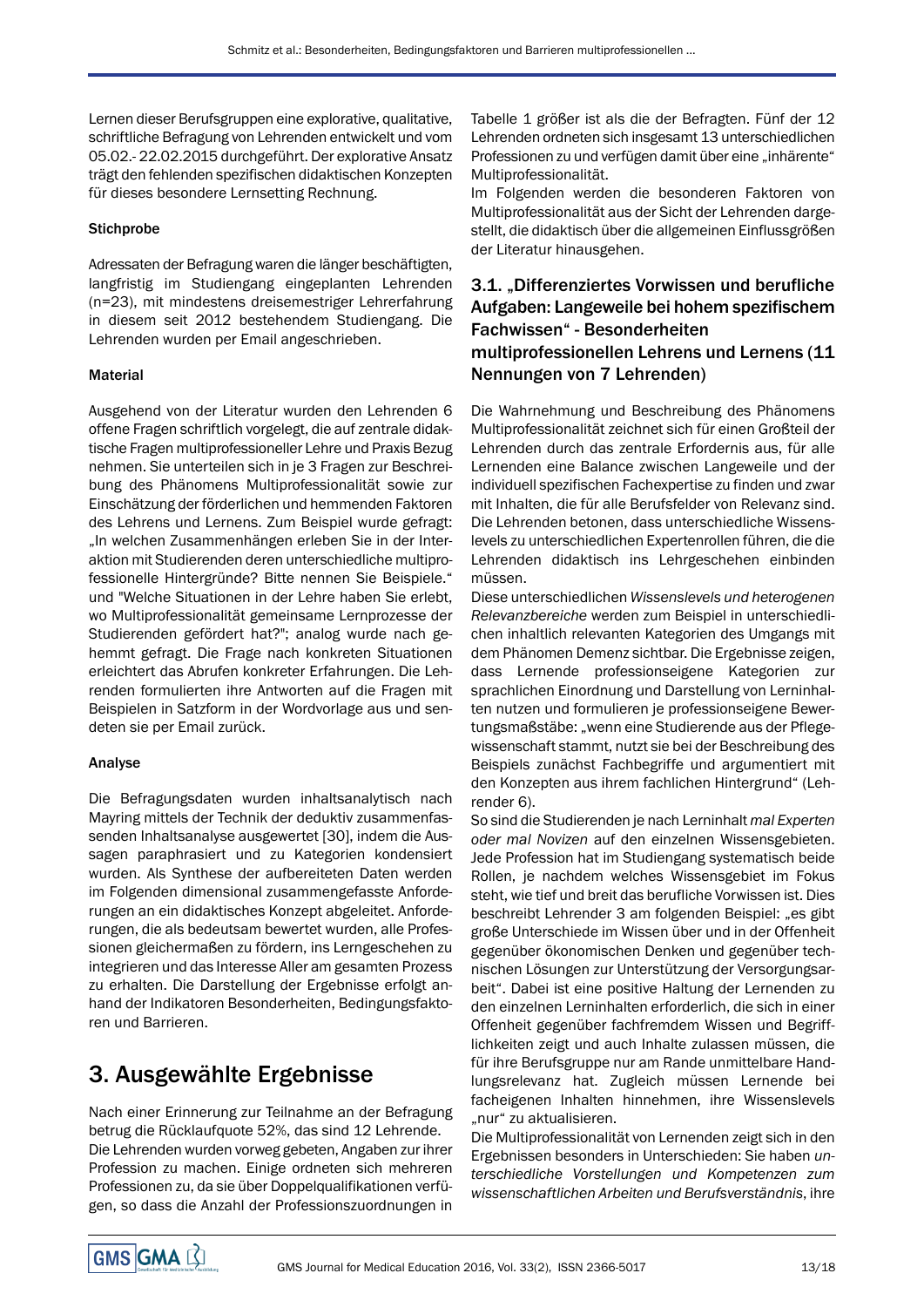| Mehrfachzuordnungen zu Professionen | Häufigkeit                                           |
|-------------------------------------|------------------------------------------------------|
| Pfleqewissenschaft/Therapie         | 5                                                    |
| Soziologie                          | 5                                                    |
| Pädagogik                           | 3                                                    |
| Ökonomie                            | 3                                                    |
| Psychologie                         | $\overline{2}$                                       |
| Architektur & Bauplaner             |                                                      |
| Theologie                           |                                                      |
| Soziale Arbeit                      | 1                                                    |
| Technik                             | 1                                                    |
| Medizin                             | 0 von 3 (kein Rücklauf)                              |
| Jura                                | 0 von 1 (kein Rücklauf)                              |
| Politik/Verwaltung                  | 0 von 1 (kein Rücklauf)                              |
| N Lehrende                          | 12 (7 mit Einzelnennung,<br>5 mit Mehrfachzuordnung) |
| N Nennungen                         | 22                                                   |

|  |  | Tabelle 1: Professionen der 12 Lehrenden (N= 20, Mehrfachzuordnungen) |  |
|--|--|-----------------------------------------------------------------------|--|
|--|--|-----------------------------------------------------------------------|--|

Arbeitsstile variieren hinsichtlich Selbstständigkeit, Recherchekompetenz, Aufbereitung von Inhalten sowie Präsentationstechniken. Bei allen professionsbezogen Unterschieden reicht die Bezugsgröße der Studierendenpopulation in der jeweiligen Kohorte von etwa 15 Studierenden nicht aus, um diese Differenzen eindeutig den Herkunftsdisziplinen zuzuordnen.

Als ein Ergebnis der Befragung zeigt sich, dass aus didaktischer Perspektive nach der Ansicht der Lehrenden einzelne Professionen im Lehr-/Lerngeschehen aktiviert werden können, indem spezifische professionsbezogene Anker als kognitive Anknüpfungspunkte gesetzt werden. Zum Beispiel wurde das PICOS Schema als professionsbezogener Anker für Medizin und Pflege und zum Teil Therapeuten bei forschungsbezogenen Themen von Lehrenden benannt. Außerhalb von Medizin und Pflege besteht in Nicht-Gesundheitsberufen aufgrund der professionsspezifischen Forschungslogik und der Komplexität von Forschungsfragen kein Anwendungsbedarf. Ein anderes Beispiel aus den Ergebnissen ist das Thema Beziehungsgestaltung, hier sind Beziehungsdynamik und frühkindliche Beziehungserfahrungen Anker für Psychologen, Pädagogen und Sozialarbeiter. Anker für Architekten und Ingenieure ist das social design. Je nach Lerninhalt können Lehrende und Lernende professionsspezifische Aspekte als Novizen oder als Experten thematisieren, diese mit den Berufsgruppen gemeinsam problembezogenen diskutieren und professionsspezifische Selbstverständlichkeiten externalisieren.

### 3.2. "Gemeinsames Verständnis entwickeln" – förderliche Bedingungsfaktoren multiprofessionellen Lehrens und Lernens (9 Nennungen von 8 Lehrenden)

Nach Ansicht der Lehrenden ist es zur Förderung multiprofessioneller Lernprozesse wichtig, Möglichkeiten zu schaffen, dass die unterschiedlichen Studierenden ihr je *berufsbezogenes individuelles Erfahrungs-, Handlungsund Expertenwissen* gezielt einbringen können, zum Beispiel "werden in Diskussionen während des Seminars für die meisten Studierenden gängige Konzepte aus der Pflege erwähnt. Studierende aus anderen Disziplinen fragen nach den Konzepten und möchten diese erklärt bekommen. Das Erklären hilft in der Situation allen, ein gemeinsames Verständnis des Konzepts zu entwickeln. Oft wird dabei deutlich, dass das scheinbar geteilte Grundverständnis doch nicht so eindeutig war" (L6). *Die eigene professionelle Expertise weiterzuentwickeln und dabei gleichzeitig mit anderenPerspektiven abzugleichen steht dabei im Vordergrund.* Die Bearbeitung komplexer Problemstellungen und gemeinsame Projektarbeiten werden in den Ergebnissen dazu als besonders geeignet bewertet. Das gemeinsame Lernen wird ferner durch gezielt angeregten Rollenwechsel befördert, in dem Lernende mit ihrem Expertenwissen zu bestimmten Lerninhalten auch zu Lehrenden werden. Dabei geht es darum, Konzepte anderer Professionen zu kennen und für die eigene Problemsicht anschlussfähig zu machen sowie die Voraussetzungen, Folgen und Rahmenbedingungen des Handelns abzustecken. Ein weiteres Beispiel aus den Ergebnissen ist, dass Lehrende bei den Lerninhalten alle Perspektiven einholen und zum Abgleich und Erweiterung der Perspektiven unter den Lernenden anregen sollen. Ziel soll dabei sein, ein *gemeinsames Verständnis des Lerninhaltes* zu entwickeln.

### 3.3. "wie viel muss ich davon wissen, obwohl ich kein Architekt bin?" – Barrieren multiprofessionellen Lehrens und Lernens (12 Nennungen von 11 Lehrenden)

Lehrende benennen gleichfalls Faktoren, die multiprofessionelle Lernprozesse schwierig gestalten können. Diese beziehen sich auf die bekannten Probleme, wenn es nicht gelingt, wechselseitigen Respekt und Vertrauen in das Können der Anderen herzustellen und Unterschiede in der Deutungsmacht, im Vertrauen, den Hierarchien und den Fachgebieten der jeweiligen Berufe nicht zu überbrücken sind. Gleichzeitig weisen drei Lehrende darauf hin, dass sich dies im Interaktionsgeschehen der Lerngruppe als weniger schwierig herausstellt als im Arbeitsalltag. Im Arbeitsalltag kommt es häufig eher zum Rückzug statt zum Suchen nach Anschlussfähigkeit. Daraus lässt sich ableiten, dass es oft es vom *Berufsalltag der Studierenden* abhängt und didaktisch durch die im Curriculum vorgesehenen Studienübungen *nur schwer zu beeinflussen ist*, ob die ökonomische Relevanz des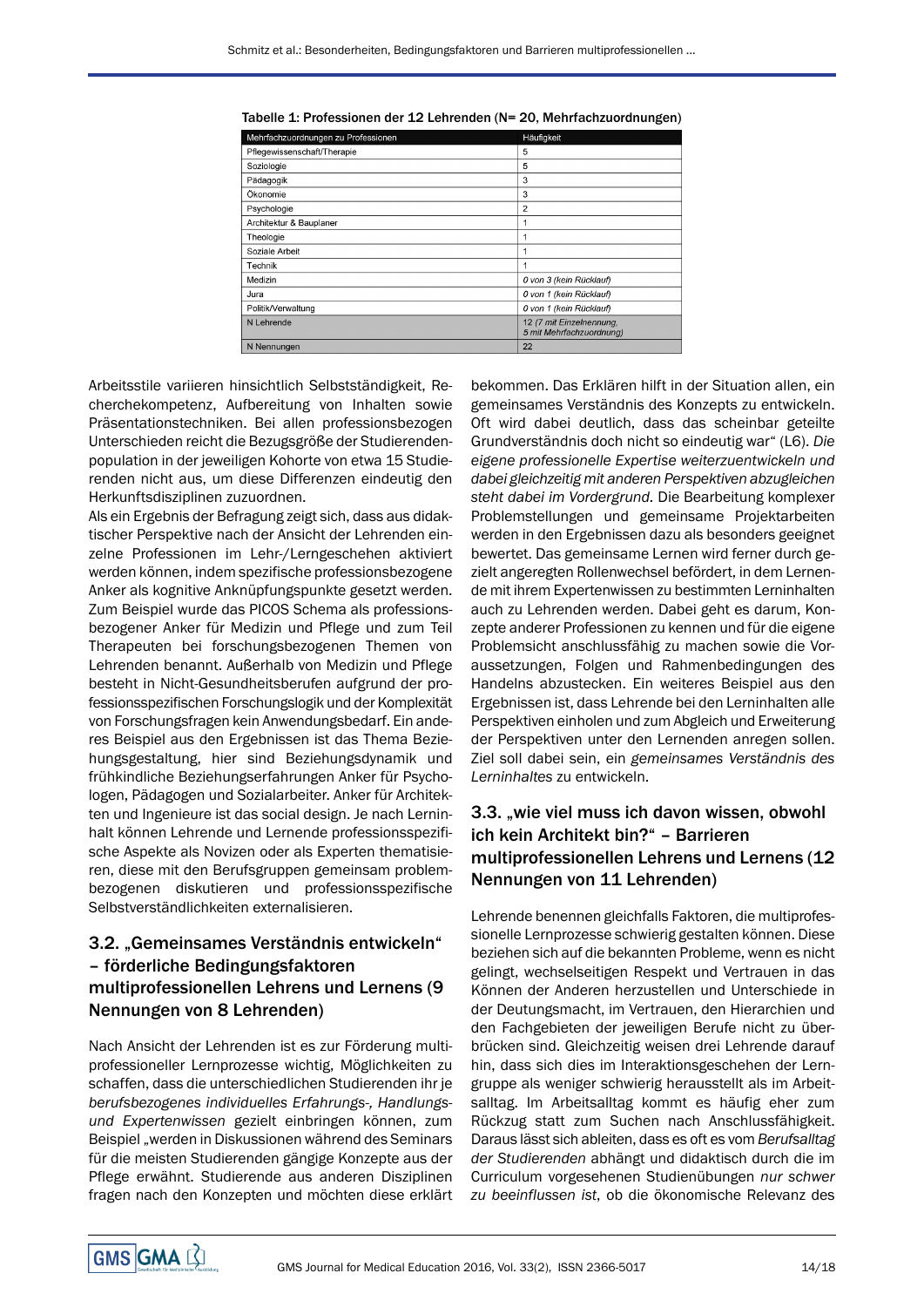Wissenserwerbs zum Interessenmaßstab wird anstatt der Beschreibung konkreter Aufgaben in der Versorgung. Besonders die Zusammensetzung der Lerngruppe wird von den befragten Lehrenden als entscheidend angesehen: Vier Lehrende weisen auf die Bedeutung ungefährer *quantitativer Gleichgewichte der Professionen* in Lerngruppen hin. "Wenn die Mehrzahl der Studierenden aus einer Disziplin kommt und nur wenige Andere anderen Disziplinen angehören, wird es oft mühsam, Konzepte, die die Mehrheit schon kennt, einzelnen Studierenden aus anderen Disziplinen immer wieder zu erklären. Wenn viele Disziplinen vertreten sind, dann gibt es eine viel größere Bereitschaft sich auf neue und andere Konzepte einzulassen bzw. diese zu erklären. Dann besteht auch eher Konsens darüber, dass man voneinander lernen kann. Im ersten Falle entsteht eher der Eindruck, dass Einzelne "mitgezogen" werden müssen" (Beispiel Lehrender 6). Anders kann es bei Nicht-Grundlagenwissen dazu kommen, dass professionsspezifische Inhalte an die jeweilige Experten-Profession delegiert werden, in dem Sinne, dass jene dafür zuständig sind und die eigene Verantwortung hier aufhört. In Diskussionen oder Gruppenarbeitsphasen können Vorbehalte oder Besserwisserei Lernprozesse blockieren oder gar dazu führen, dass keine Einigung und kein gemeinsam getragenes Ergebnis zu Stande kommen. Letztlich können Lernprozesse verlangsamt werden, wenn ständig und erneut Abgrenzungen geklärt und Rollen ausgehandelt werden müssen.

Als ein Ergebnis der Befragung zeigt sich, dass Lehrende in solchen strukturell nicht veränderbaren Situationen, für die Gruppe akzeptable Regelungen und Ausgleichsmechanismen finden müssen. Hilfreich können aktivierende Lehr-Lernmethoden sein, die die Rolle Einzelner in Gruppenarbeitsphasen stärken. Neben der Berücksichtigung der Individualität spielt dabei eine Rolle, inwieweit es Lehrenden gelingt, die berufskulturelle Prägung der Lernenden in Rechnung zu stellen. Um eigenständig hemmende Faktoren abzumildern, müssen die Lernenden ein hohes Maß an Eigeninitiative realisieren können und die Lerninhalte bei allen Professionen Neugier wecken. Für diese besonderen Lernsituationen gibt es keine didaktischen Standardkonzepte.

# 4. Diskussion

Im Folgenden konzentrieren wir uns auf die förderlichen Faktoren des multiprofessionellen Lernens der GB und NBG (a&b) und diskutieren die damit einhergehenden didaktischen Implikationen für Projektstudien und Methoden für multiprofessionelle Lernsequenzen (c&d).

### a) Aufbau und Abgleich gemeinsamer Wissensbestände

Der Aufbau eines gemeinsamen Wissensbestands ist durch *professionseigene sprachliche Kategorien* geprägt. Lehrende müssen herauszuarbeiten, dass z.B. Ökonomen und Architekten andere handlungsrelevante Kategorien zur Beschreibung des Phänomens Demenz heranziehen,

als Pflegende und Mediziner. Implizite berufliche Selbstverständlichkeiten werden nach H.Garfinkels Ethnomethodologie jedoch erst bewusst, wenn andere im Argument dagegen verstoßen. Dazu geeignete kontrollierte "Verstöße" gegen professionsspezifische Selbstverständlichkeiten gilt es nun herbeizuführen und für die Gruppe produktiv nutzbar zu machen.

Außerdem müssen diese Unterschiede wechselseitig verstehbar sein und gemeinsame Sinnverständnisse hergestellt werden. So steht für einen Architekten z.B. das Thema Orientierung im Raum im Vordergrund, für eine Pflegekraft der tägliche Umgang mit herausforderndem Verhalten. Die Zusammensetzung der Lerngruppe ist entscheidend. Trotz curricularer Festlegungen ist es im Vorhinein schwierig zu bestimmen, welche jeweiligen Berufs- und Erfahrungsfelder, Wissensbestände und Orientierungen die Lernenden als besonders zu beachtende Rahmenbedingungen mitbringen.

Es muss eine gemeinsame Wirklichkeitskonstruktion [15] als "gemeinsames Grenzobjekt des Verstehens" [31] ausgehandelt werden. Dazu empfehlen sich lehrveranstaltungsvorbereitende Grundlagentexte für alle, weil ein Mediziner in der Regel kein Wissen im Studium über Bauplanung erworben hat. Die Arbeit mit Grundlagentexten wird durch das fehlende Grundlagenwissen vieler Professionen mit ihrem Erfahrungswissen gebrochen und unterscheidet sich elementar von Lernenden im Erststudium, so dass es hier als zentrale Methode für das gemeinsame Lernen produktiv genutzt werden kann. Die Breite und Tiefe der gemeinsamen Themenbearbeitung kann je nach Zusammensetzung der Lerngruppe unterschiedlich aussehen. Notwendigerweise ist im ersten Schritt ein gemeinsamer Wissenskörper aufzubauen, der die verschiedenen Perspektiven enthält und als unhinterfragte Steuerungskonzepte aktiv ins Bewusstsein ruft. Bei der Versorgung von MmD bezieht sich diese Anforderung auf GB und NGB, die damit befasst sind, wie MmD im Stadtviertel leben, wie Läden und Nachbarschaften einbezogen werden können, um zum Beispiel eine Selbstgefährdung auszuschließen.

### b) Reflektiertes Erfahrungswissen und Rollenwechsel

Aus der Befragung der Lehrenden wurde hinsichtlich der fördernden Faktoren die Bedeutung des Rollenwechsel vom Lernenden zum Lehrenden und damit das *Einbringen von über Reflexion bewusst gemachten Erfahrungswissen* deutlich. Methodisch lässt sich dies über verunsichernde Fragen zum Lerninhalt und Begriffsverständnissen initiieren. Die Professionen werden permanent aufgefordert, ihre Fachexpertise als selbst wahrgenommenes Fremdbild zu beschreiben, welche Auswirkungen das eigene Handeln auf andere hat. Als Abgleich werden die betroffenen Professionen befragt [21], [22], welche konkreten Auswirkungen sie erleben und inwiefern beide Wahrnehmungen übereinstimmen. Außerdem lassen sich so dialogisch die individuellen sozialen Konstruktionen [15] als wechselseitige Voraussetzungen, Rahmenbedingungen und Folgen des jeweiligen Handelns herausarbeiten.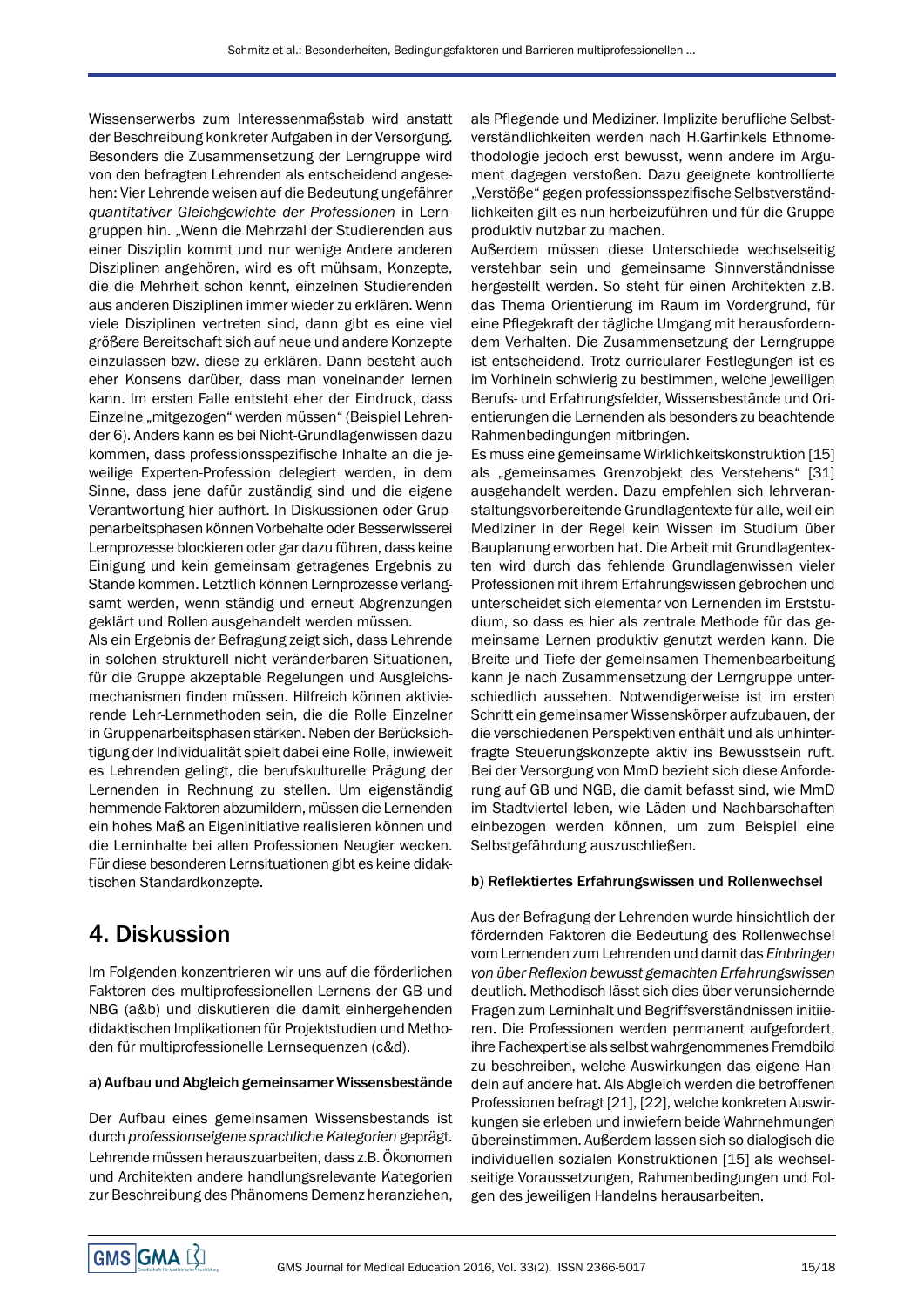#### c) Besondere Bedeutung des Projektstudiums

Im Rahmen eines multiprofessionellen Projektstudiums lassen sich professionsbezogene Kategorien und Gemeinsamkeiten im Forschungsprozess aufzeigen [23], [32]. Das Projektstudium wird anhand des Forschungszyklus [33] strukturiert: Zunächst muss eine für alle Beteiligten bedeutsame Fragestellung entwickelt werden. Danach werden gemeinsame Problem- und Gegenstandsverständnisse auf der Basis eines gemeinsamen analytischen Orientierungsrahmens erarbeitet. Nach dem Abgleich der divergierenden Forschungsverständnisse, wird ein Forschungsdesign zur gemeinsamen Herangehensweise festgelegt. In der Projektarbeit können die Studierenden Problemlösungen aus verschiedenen Blickwinkeln diskutieren, anschlussfähige Umsetzungsstrategien entwickeln und erproben. Sie erwerben so Kompetenzen zur reflexiven Begründung professionsbezogener Arbeitsstile, Verfahrenstechniken (z.B. bei der Projektentwicklung) und der Zielbestimmung von Entwicklungsprojekten. Eine kontinuierliche, angeleitete Reflexion sollte daher das Projektstudium in allen Projektphasen begleiten. Der Wert des Projektstudiums liegt im Erlernen von wechselseitigen Abstimmungsprozessen und in der gemeinsamen Lösung, die idealerweise die Fachexpertisen der beteiligten Professionen repräsentieren [34]. Zudem wird praxisnah in einem realen Berufsumfeld die Bedeutung der Voraussetzungen und Folgen des Handelns anderer Professionen deutlich sowie die realen Kollaborationsbedingungen in Rechnung gestellt - im Gegensatz zum sonst alltagsentlasteten, multiprofessionellen Lernen.

#### d) Methoden für multiprofessionelle Lernsequenzen

Werden gängige Lehr-/Lernmethoden auf die Anforderungen zum Perspektivabgleich hin analysiert, eignen sich z.B. die multidisziplinäre kollegiale Beratung, Kreativitätstechniken, Planspiele, Podiumsdiskussionen oder multiperspektivische Fallstudien für multiprofessionelle Lernen. Projektarbeit, forschendes Lernen, Kreativitätstechniken, Podiumsdiskussionen, Planspiele, Fallstudien sollten daher im Methodenkoffer von Lehrenden in multiprofessionellen Lerngruppen vorhanden sein. Eine exemplarische Lernsequenz ist eine multiprofessionelle Podiumsdiskussion. In der Vorbereitung werden die einzelnen Perspektiven geschärft, Aufgaben und Verantwortlichkeiten ausgehandelt sowie Erwartungen und Zielvorstellungen ausgetauscht. In der Diskussion können Bedingungen des eigenen und Folgen für anderes Handeln bemerkbar werden. Professionsspezifische Sichtweisen und Selbstverständlichkeiten lassen sich in der Auswertung und Reflexion der Diskussion herausarbeiten. Ziel multiprofessioneller Lernsequenzen muss es sein, die Perspektiven der Lernenden zu erweitern und letztendlich die Kommunikation der individuellen sozialen Konstruktionen zu fördern.

## 5. Schlussfolgerungen

Für eine bedarfsgerechte Versorgung von MmD kommt es letztendlich auf das Erlernen einer systematischen multiprofessionellen Perspektivverschränkung an. Diese zeigt sich in der Berücksichtigung von Voraussetzungen und Rahmenbedingungen, die andere Berufsgruppen für das eigene Handeln erzeugen sowie in der Sensibilität und Wahrnehmung der Folgen des eigenen Handelns für andere. Für das multiprofessionelle Lernen steht somit als oberstes Lehrziel die Reflexion, dass Handeln immer in Bedingungen und Konsequenzen für andere eingebunden ist. Diese Prämisse ermöglicht, heterogene Berufsgruppen gemeinsam gewinnbringend zu qualifizieren und ein komplexes Verständnis problemorientierter Versorgung zu vermitteln. Nur wenn die Berufsgruppen ihr Berufsverständnis in gesellschaftlichen Tatsachen und Arbeitsbedingungen einbetten, können sie relevante Anforderungen in ihrem Berufsverständnis zusammenbringen. Aufgrund der kleinen Fallzahl liegen Limitationen der Übertragbarkeit der didaktischen Ansätze auf andere Lehr-/Lernkontexte und Lehrende vor. Gleichwohl lassen sich Ansätze einzelner Methoden auch für weitere bioder triprofessionelle Lehr-/Lernkontexte einsetzen [23], [9], [11], [12], [35], [36], [37]. Jedoch beziehen sich die hier vorgestellten Konzeptbestandteile für multiprofessionelles Lehren und Lernen von GB und NGB, um zwischen diesen Gruppen ein umfassendes Verständnis der versorgungsrelevanten Gestaltungsanforderungen und Problemlösungen zu vermitteln [2].

Limitationen ergeben sich zudem durch den explorativen Charakter. Grundsätzlich liegen ähnliche Ergebnisse wie in multiprofessionellen Kontexten der Berufsgruppen eines Feldes vor. ABER hier kommen zusätzliche Herausforderungen wie die divergierenden professionellen Zugriffe auf das Phänomen Versorgung von MmD hinzu. Zudem müssen alle Professionen lernen, dass ihr Handeln im Berufsalltag nur als Verschränkung von personalen, organisationalen und gesamtgesellschaftlichen Anforderungen funktioniert. Sie müssen sich stets darauf einlassen, über die eigene Praxis hinaus in Versorgungskontexten und Handlungsketten zu denken und damit eine neues, erweitertes Berufsverständnis entwickeln.

## Interessenkonflikt

Die Autoren erklären, dass sie keine Interessenkonflikte im Zusammenhang mit diesem Artikel haben.

## Literatur

- 1. Beck U, Brater M, Daheim H. Soziologie der Arbeit und Berufe. Reinbek: Rowohlt; 1980.
- 2. Höhmann U, Schmitz D, Lautenschläger M, Inhester O. Neue Perspektiven: Interprofessionelle Zusammenarbeit für eine bessere Versorgung von Menschen mit Demenz. Mabuse. 2015;216:50-51.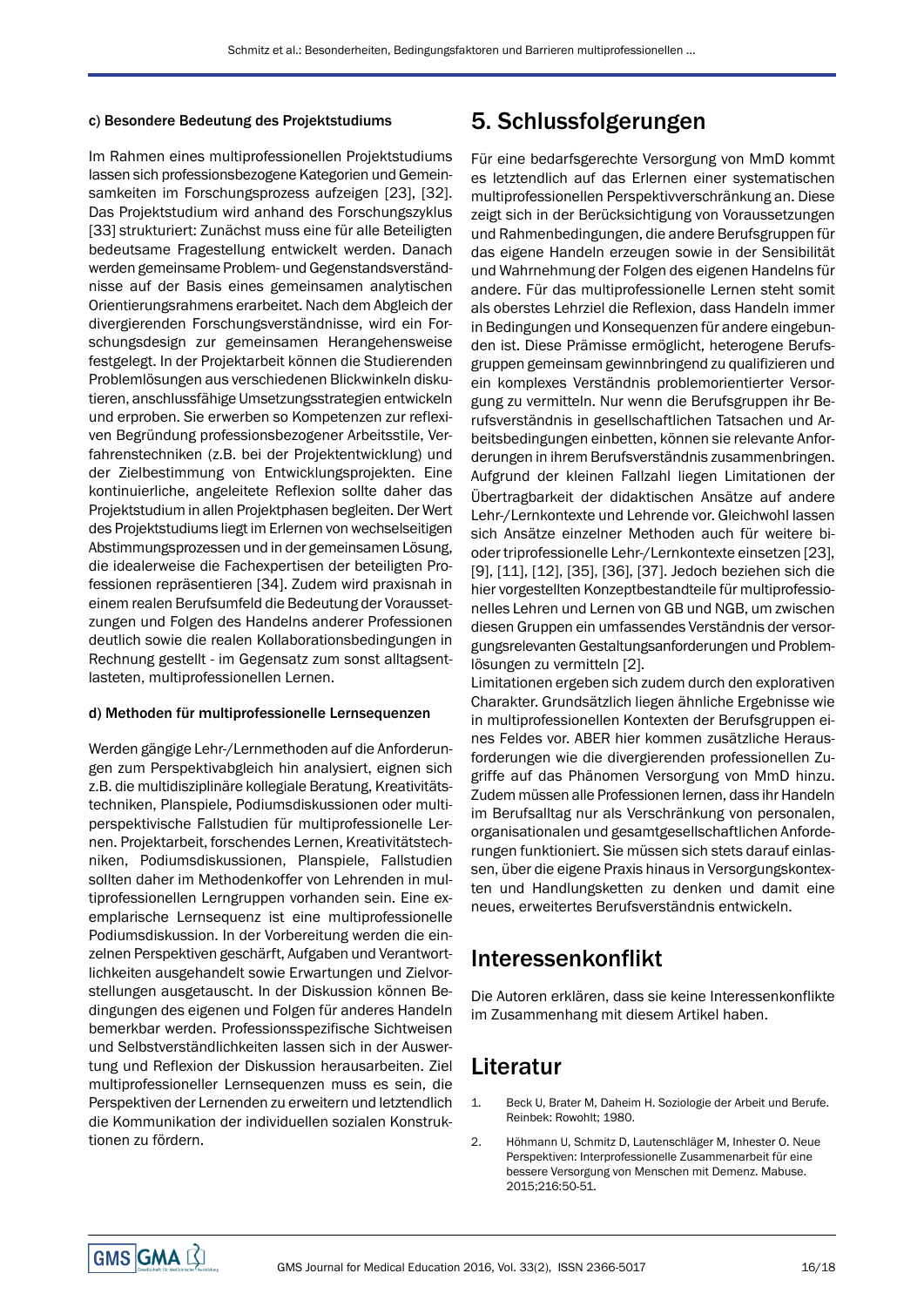- 3. Buchegger B. E-Learning Chance oder erhöhte Belastung? Wahrnehmung von berufsbegleitend Studierenden. ZFHE. 2009;4(2):23–34.
- 4. Quandt M, Schmidt A, Segarra L, Beetz-Leipold C, Degirmenci Ü, Kornhuber J, Weih M. Wahlfach Teamarbeit. Ergebnisse eines Pilotprojektes. GMS Z Med Ausbild. 2010;27(4):Doc60. DOI: 10.3205/zma000697
- 5. Stößel U, Kälble K, Kaba-Schönstein L. Multiprofessionelle Ausbildung im Medizinstudium: Konzepte, Begründungen und Ergebnisse am Beispiel des Unterrichtsprojekts MESOP\*. GMS Z Med Ausbild. 2006;23(2):Doc34. Zugänglich unter/available from: [http://www.egms.de/static/de/journals/zma/2006-23/](http://www.egms.de/static/de/journals/zma/2006-23/zma000253.shtml) [zma000253.shtml](http://www.egms.de/static/de/journals/zma/2006-23/zma000253.shtml)
- 6. Barr H. The NHS. New collaborations and new agenda for education. J Interprof Care. 2000;14(1):81-86. DOI: 10.1080/jic.14.1.81.86
- 7. Brashers VL, Curry CE, Harper DC, Mc Daniel SH, Pawlson G, Ball JW. Interprofessional health care education: Recommendations of the National Academies of Practice Expert Panel on heatlth care in the 21th century. Issue Interdisciplin Care. 2001;3(1):21- 32.
- 8. Dombeck M. Professional personhood: Training territoriality and tolerance. J Interprof Care. 1997;11(1):9-21. DOI: 10.3109/13561829709040239
- 9. Freeman M, Miller C, Ross N. The impact of individual philosophies of teamwork on multiprofessional practice and the implications for education. J Interprof Care. 2000;14:237-247
- 10. Gilbert JH, Camp II RD, Cole CD, Bruce C, Fielding DW, Stanton SJ. Preparing students for interprofessional teamwork in health care. J Interprof Care. 2000;14(3):223-236. DOI: 10.1080/jic.14.3.223.235
- 11. Lützenkirchen A. Interdisziplinäre Kooperation und Vernetzung im Gesundheitswesen – eine aktuelle Bestandsaufnahme. Gruppendyn Organisationsberat. 2005;36(3):311–324. DOI: 10.1007/s11612-005-0134-x
- 12. Barr H, Low H. Interprofessional Education in Pre-registration Courses. A CAIPE Guide for Commissioners and Regulators of Education. Fareham: CAIPE; 2012. Zugänglich unter/available from [http://caipe.org.uk/silo/files/caipe-guide-for](http://caipe.org.uk/silo/files/caipe-guide-for-commissioners-nd-regulators-of-eduction-.pdf)[commissioners-nd-regulators-of-eduction-.pdf](http://caipe.org.uk/silo/files/caipe-guide-for-commissioners-nd-regulators-of-eduction-.pdf)
- 13. Dittmann C, Kreutz M, Meyer R. Gefilterte Fahrstuhleffekte?! Herausforderungen des berufsbegleitenden Studiums in der Perspektive berufserfahrener Lernender. Bwpat. 2014;26. Zugänglich unter/available from: [http://www.bwpat.de/](http://www.bwpat.de/ausgabe26/dittmann_etal_bwpat26.pdf) [ausgabe26/dittmann\\_etal\\_bwpat26.pdf](http://www.bwpat.de/ausgabe26/dittmann_etal_bwpat26.pdf)
- 14. Mahler C, Gutmann T, Karstens S, Joos S. Terminology for interprofessional collaboration: definition and current practice. GMS Z Med Ausbild. 2014;31(4):Doc40. DOI: 10.3205/zma000932
- 15. Jank W, Meyer H. Didaktische Modelle. Berlin: Cornelsen Scriptor; 2002.
- 16. Roodbol PF. Multiprofessional education to stimulate collaboration: a circular argument and its consequences. GMS Z Med Ausbild. 2010;27(2):Doc28. DOI: 10.3205/zma000665
- 17. Speck K, Olk T, Stimpel T. Auf dem Weg zu multiprofessionellen Organisationen. In: Helsper W, Tippelt R (Hrsg). Pädagogische Professionalität. Beiheft 57, Zeitschrift für Pädagogik. Weinheim u.a.: Beltz; 2011. S.184-201.
- 18. Chandratilake M. From the professionalism of a profession to the professionalism of a multiprofessional team. Med Educ. 2014;48(4):345-347. DOI: 10.1111/medu.12418
- 19. Jungert M, Romfeld E, Sukopp T, Voigt U. Interdisziplinarität. Theorie, Praxis, Probleme. 2. Aufl. Darmstadt: WBG; 2013.
- 20. Maihofer A. Inter-, Trans- und Postdizsiplinarität. Ein Plädoyer wider die Ernüchterung. In: Kahlert H (Hrsg). Quer denken - Strukturen verändern. Gender studies zwischen Disziplinen. 1. Aufl. Wiesbaden: VS; 2005. S.185–202.
- 21. Wichmann M. Vom Einzelkämpfertum zur Kooperationskultur multiprofessionelle Teamarbeit an Ganztagsschulen. In Erdsiek-Rave U, John-Ohnesorg M (Hrsg). Individuell Fördern mit multiprofessionellen Teams. Berlin: Friedrich-Ebert-Stiftung; 2014. S.60–64
- 22. Wulfekühler, H. Grundlagen interprofessioneller Zusammenarbeit in der Kindertagesbetreuung. In: Wulfekühler H, Maykus, S, Rietmann S, Renic M (Hrsg). Interprofessionalität in der Tagesbetreuung. Wiesbaden: Verlag für Sozialwissenschaften; 2013. S.51–85. DOI: 10.1007/978-3-531-19590-2\_3
- 23. Treuheit W. Interdisziplinarität in der Lehre. Schriftenreihe Wissenschaft und Technik, Band 72. Darmstadt: Technischen Hochschule Darmstadt; 1996.
- 24. Zwarenstein M, Goldman J, Reeves S. Interprofessional collaboration: effects of practice-based interventions on professional practice and healthcare outcomes. Cochrane Database Syst Rev. 2009;(3): CD000072.
- 25. Bennett-Emslie G, McIntosh J. Promoting collaboration in the primary care team-the role of the practice meeting. J Interprof Care. 1995;9(3):251–256. DOI: 10.3109/13561829509072155
- 26. Atkins JM, Walsh RS. Developing shared learning in multiprofessional health care education: for whose benefit? Nurse Educ Today. 1997;17(4):319-324. DOI: 10.1016/S0260- 6917(97)80063-9
- 27. Kaba-Schönstein L, Kälble K. Interdisziplinäre Kooperation im Gesundheitswesen. Ergebnisse des Forschungsprojektes MESOP. Frankfurt: Mabuse; 2004.
- 28. Garms-Homolová V, Schaeffer D. Medizin und Pflege. Wiesbaden: Ullstein Medical; 1998.
- 29. Höhmann U, Schulz B, Müller-Mundt G. Qualität durch Kooperation. Frankfurt: Mabuse; 1997. Kap. 1.4; Kap. 2.2.3.
- 30. Mayring P. Qualitative Inhaltsanalyse. Grundlagen und Techniken. Weinheim: Beltz; 2003.
- 31. Star SL, Griesemer J. Institutional ecology, translations", and coherence: ameteurs and professionals in Berkley's Museum of Vertebrate Zoology, 1907-1939. Soc Stud Sci. 1989;19:387- 420. DOI: 10.1177/030631289019003001
- 32. Höhmann U. Versorgungskontinuität durch Kooperative Qualitätsentwicklung und abgestimmtes Trajektmanagement. Hallesche Schriften zur Pflegewissenschaft, Band 2. Halle: Universität Halle; 2002. Kap.6, Kap.7.2.
- 33. Huber L. Forschungsbasiertes, Forschungsorientiertes, Forschendes Lernen: Alles dasselbe? Ein Plädoyer für eine Verständigung über Begriffe und Unterscheidungen im Feld forschungsnahen Lehrens und Lernens. HSW. 2014;1+2:22-29.
- 34. Finch J. Interprofessional education and teamworking: a view from the education providers. BMJ. 2000;321(7269):1138-1140. DOI: 10.1136/bmj.321.7269.1138
- 35. Miller C, Ross N, Freeman M. Shared learning and clinical teamwork. New directions in education for multiprofessional practice. London: English National Board for Nursing, Midwifery and Health Visiting; 1999.
- 36. Walkenhorst U, Mahler C, Aistleithner R, Hahn EG, Kaap-Fröhlich S, Karstens S et al. Position statement GMA Committee- "Interprofessional Education for the Health Care Professions". GMS Z Med Ausbild. 2015;32(2):Doc22. DOI: 10.3205/zma000964